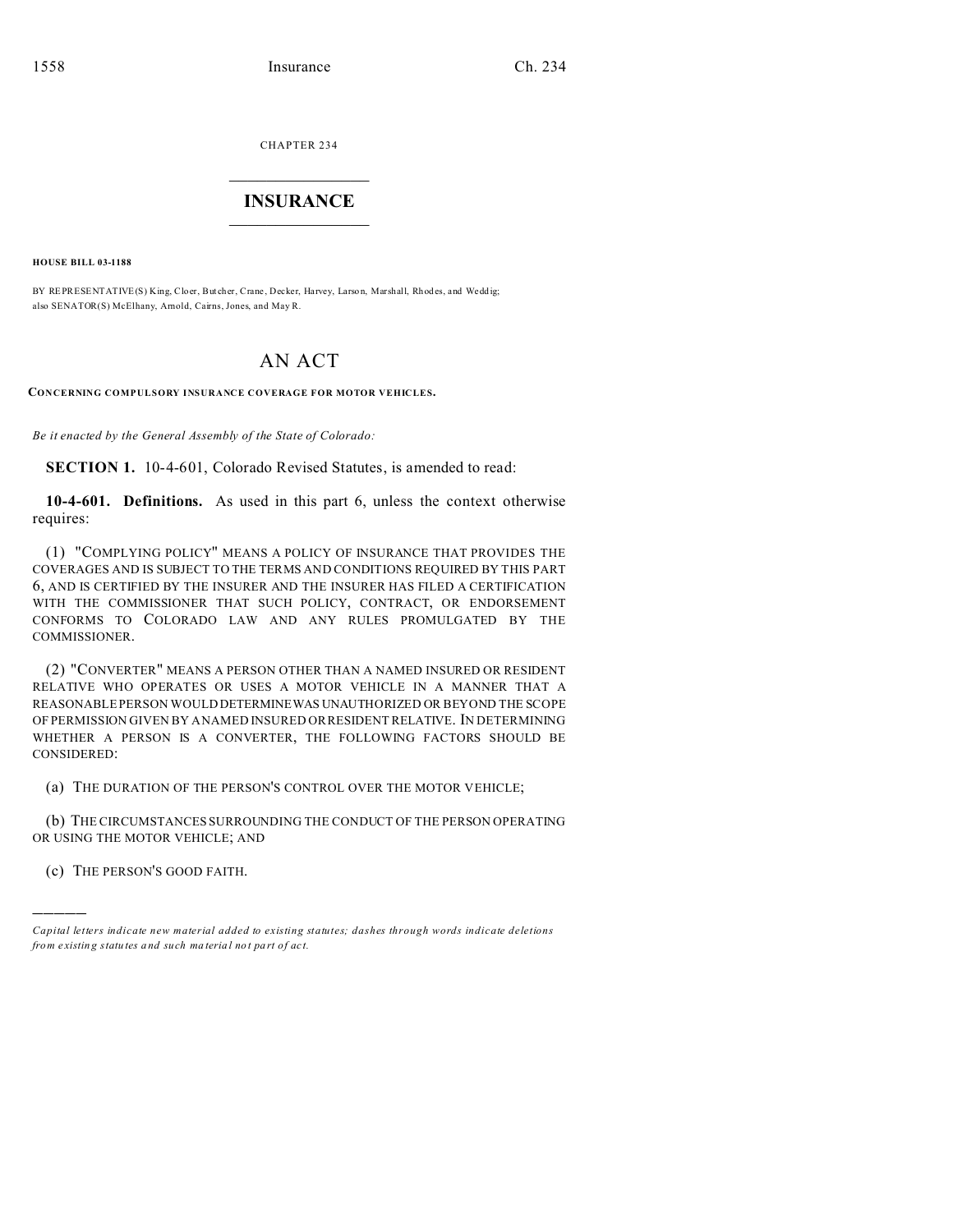(3) "DESCRIBED MOTOR VEHICLE" MEANS THE MOTOR VEHICLE DESCRIBED IN THE COMPLYING POLICY.

(4) "INSURED" MEANS THE NAMED INSURED, RELATIVES OF THE NAMED INSURED WHO RESIDE IN THE SAME HOUSEHOLD AS THE NAMED INSURED, AND ANY PERSON USING THE DESCRIBED MOTOR VEHICLE WITH THE PERMISSION OF THE NAMED INSURED.

(5) "MOTOR VEHICLE" MEANS ANY VEHICLE OF A TYPE REQUIRED TO BE REGISTERED AND LICENSED UNDER THE LAWS OF THIS STATE AND THAT IS DESIGNED TO BE PROPELLED BY AN ENGINE OR MOTOR; EXCEPT THAT "MOTOR VEHICLE" DOES NOT INCLUDE MINIBIKES, SNOWMOBILES, BICYCLES WITH MOTOR OR ENGINE ATTACHED, ANY VEHICLE DESIGNED PRIMARILY FOR USE OFF THE ROAD OR ON RAILS, OR MOTORCYCLES AND MOTORSCOOTERS AS DEFINED IN SECTION 42-1-102, C.R.S.

 $(1)$  (6) "Nonpayment of premium" means failure of the named insured to discharge when due any of his obligations in connection with the payment of premiums on the policy, or any installment of such premium, whether the premium is payable directly to the insurer or its agent or indirectly under any premium finance plan or extension of credit.

(7) "OWNER" MEANS A PERSON WHO HOLDS THE LEGAL TITLE TO A VEHICLE; EXCEPT THAT, IF THE VEHICLE IS THE SUBJECT OF AN AGREEMENT FOR THE CONDITIONAL SALE OR LEASE THEREOF WITH THE RIGHT OF PURCHASE UPON PERFORMANCE OF THE CONDITIONS STATED IN THE AGREEMENT AND WITH AN IMMEDIATE RIGHT OF POSSESSION VESTED IN THE CONDITIONAL VENDEE OR LESSEE, OR IF A MORTGAGOR OF THE VEHICLE IS ENTITLED TO POSSESSION, THEN SUCH CONDITIONAL VENDEE OR LESSEE OR MORTGAGOR SHALL BE DEEMED THE OWNER FOR THE PURPOSE OF THIS PART 6.

(8) "PERSON" MEANS EVERY NATURAL PERSON, FIRM, PARTNERSHIP, ASSOCIATION, OR CORPORATION.

(2) (9) "Policy" means an automobile insurance policy providing coverage for all or any of the following coverages: Collision, comprehensive, bodily injury liability, property damage liability, medical payments, and uninsured motorist coverage, or a combination automobile policy providing bodily injury liability, property damage liability, medical payments, uninsured motorist, and physical damage coverage, delivered or issued for delivery in this state, insuring a single individual, or husband and wife, or family members residing in the same household, as named insured, and under which the insured vehicles therein designated are of the following types only:

(a) A motor vehicle of the private passenger or station wagon type that is not used as a public or livery conveyance for passengers nor rented to others pursuant to the terms of a motor vehicle rental agreement; or

(b) Any other four-wheel motor vehicle with a load capacity of fifteen hundred pounds or less which THAT is not used in the occupation, profession, or business of the insured.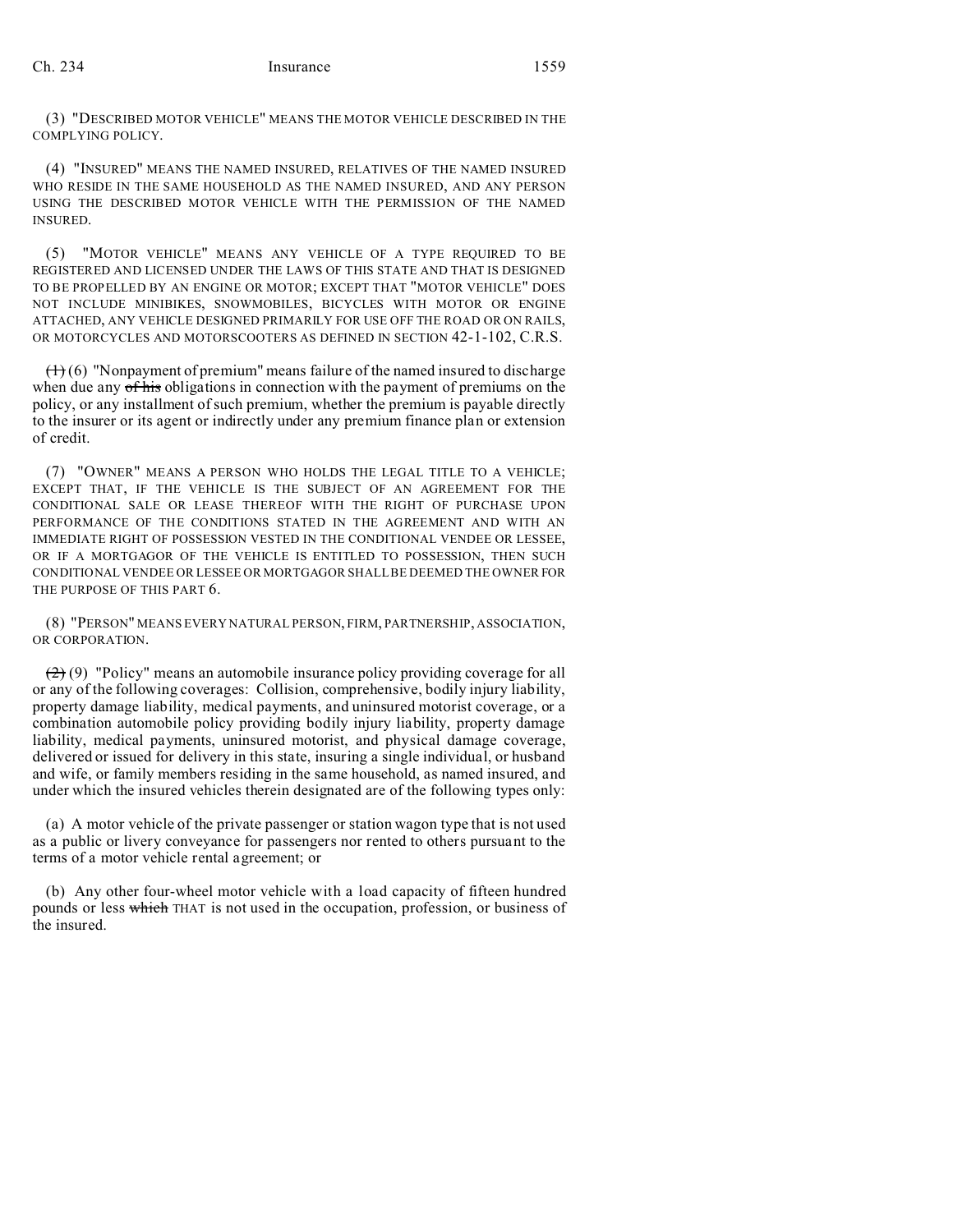$(3)$  (10) "Renewal" or "to renew" means the issuance and delivery by an insurer of a policy replacing at the end of the policy period a policy previously issued and delivered by the same insurer, or the issuance and delivery of a certificate or notice extending the term of the policy beyond its policy period or term; but any policy with a policy period or term of less than six months shall, for the purpose of this part 6, be considered as if written for a policy period or term of six months; and any policy written for a term longer than one year, or any policy with no fixed expiration date, shall, for the purpose of this part 6, be considered as if written for successive policy periods or terms of one year, and such policy may be terminated at the expiration of any annual period upon giving twenty days' notice of cancellation prior to such anniversary date, and such cancellation shall not be subject to any other provisions of this part 6.

(11) "RESIDENT RELATIVE" MEANS A PERSON WHO, AT THE TIME OF THE ACCIDENT, IS RELATED BY BLOOD, MARRIAGE, OR ADOPTION TO THE NAMED INSURED OR RESIDENT SPOUSE AND WHO RESIDES IN THE NAMED INSURED'S HOUSEHOLD, EVEN IF TEMPORARILY LIVING ELSEWHERE, AND ANY WARD OR FOSTER CHILD WHO USUALLY RESIDES WITH THE NAMED INSURED, EVEN IF TEMPORARILY LIVING ELSEWHERE.

 $(4)$  (12) "Stacking" has the same meaning set forth in section 10-4-402 (3.5).

**SECTION 2.** 10-4-604.5, Colorado Revised Statutes, is amended to read:

**10-4-604.5. Issuance or renewal of insurance policies - proof of insurance provided by certificate, card, or other media - repeal.** (1) In addition to any other requirement, if an insurer issues or renews a policy of insurance, the insurer shall provide the insured a proof of insurance certificate or insurance identification card to accompany the insured's registration application or renewal card or provide proof of insurance in such other media as is authorized by the department under section 42-3-105 (1) (c), or section  $42-3-112$  (3) (b), C.R.S. If the insured has an operator's policy of insurance under section 10-4-706.5, the insurer shall provide the insured such proof of insurance for each motor vehicle owned by the insured.

(2) This section is repealed, effective July 1, 2003.

**SECTION 3.** Part 6 of article 4 of title 10, Colorado Revised Statutes, is amended BY THE ADDITION OF THE FOLLOWING NEW SECTIONS to read:

**10-4-601.5. Administrative authority.** THE COMMISSIONER SHALL ADMINISTER AND ENFORCE THE PROVISIONS OF THIS PART 6 AND MAY MAKE RULES NECESSARY FOR THE ADMINISTRATION OF THIS PART 6 IN ACCORDANCE WITH ARTICLE 4 OF TITLE 24, C.R.S.

**10-4-616. Coverage compulsory.** EVERY OWNER OF A MOTOR VEHICLE WHO OPERATES THE MOTOR VEHICLE ON THE PUBLIC HIGHWAYS OF THIS STATE OR WHO KNOWINGLY PERMITS THE OPERATION OF THE MOTOR VEHICLE ON THE PUBLIC HIGHWAYS OF THIS STATE SHALL HAVE IN FULL FORCE AND EFFECT A COMPLYING POLICY UNDER THE TERMS OF THIS PART 6 COVERING THE SAID MOTOR VEHICLE, AND ANY OWNER WHO FAILS TO DO SO SHALL BE SUBJECT TO THE SANCTIONS PROVIDED UNDER SECTIONS 42-4-1409 AND 42-7-301, C.R.S., OF THE "MOTOR VEHICLE FINANCIAL RESPONSIBILITY ACT".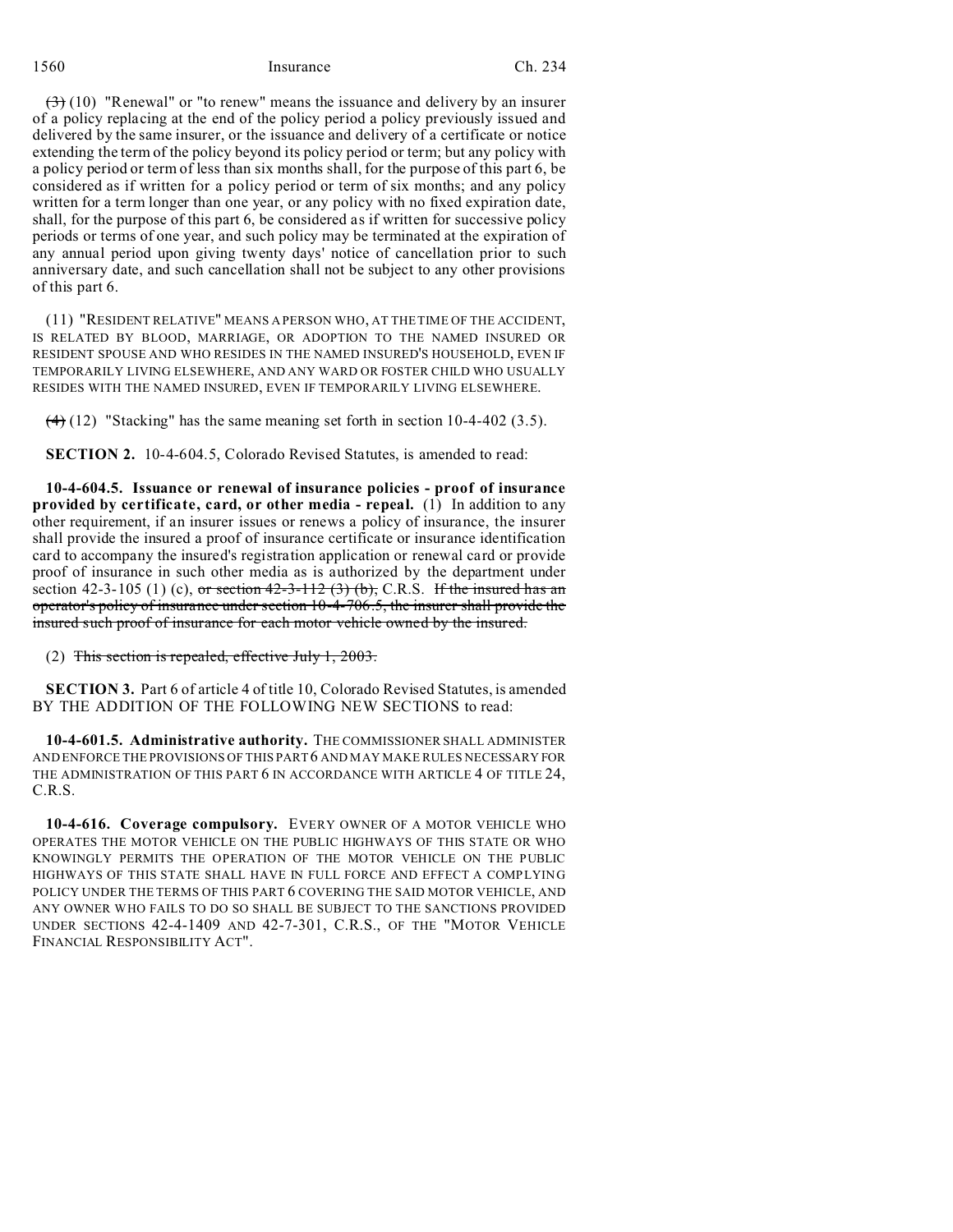**10-4-617. Required coverage.** SUBJECT TO THE LIMITATIONS AND EXCLUSIONS AUTHORIZED BY THIS PART 6, THE BASIC COVERAGE REQUIRED FOR COMPLIANCE WITH THIS PART 6 IS LEGAL LIABILITY COVERAGE FOR BODILY INJURY OR DEATH ARISING OUT OF THE USE OF THE MOTOR VEHICLE TO A LIMIT, EXCLUSIVE OF INTEREST AND COSTS, OF TWENTY-FIVE THOUSAND DOLLARS TO ANY ONE PERSON IN ANY ONE ACCIDENT AND FIFTY THOUSAND DOLLARS TO ALL PERSONS IN ANY ONE ACCIDENT AND FOR PROPERTY DAMAGE ARISING OUT OF THE USE OF THE MOTOR VEHICLE TO A LIMIT, EXCLUSIVE OF INTEREST AND COSTS, OF FIFTEEN THOUSAND DOLLARS IN ANY ONE ACCIDENT.

**10-4-618. Required coverages are minimum.** (1) NOTHING IN THIS PART 6 SHALL BE CONSTRUED TO PROHIBIT THE ISSUANCE OFPOLICIESPROVIDING COVERAGES MORE EXTENSIVE THAN THE MINIMUM COVERAGE REQUIRED BY SECTION 10-4-617, NOR TO REQUIRE THE SEGREGATION OF SUCH MINIMUM COVERAGE FROM OTHER COVERAGES IN THE SAME POLICY. HOWEVER, LOSS STATISTICS AS TO BODILY INJURY LIABILITY AND PROPERTY DAMAGE LIABILITY SHALL BE KEPT SEPARATELY FOR RATING PURPOSES, AND SUCH STATISTICS SHALL BE FILED WITH THE COMMISSIONER EACH YEAR.

(2) ALL INSURERS SHALL OFFER COLLISION COVERAGE FOR DAMAGE TO INSURED MOTOR VEHICLES SUBJECT TO DEDUCTIBLES OF ONE HUNDRED DOLLARS AND TWO HUNDRED FIFTY DOLLARS. INSURERS MAY OFFER SUCH OTHER REASONABLE DEDUCTIBLES AS THEY DEEM APPROPRIATE. COLLISION COVERAGE SHALL PROVIDE INSURANCE WITHOUT REGARD TO FAULT AGAINST ACCIDENTAL PROPERTY DAMAGETO THE INSURED MOTOR VEHICLE WITH ANOTHER MOTOR VEHICLE OR MOTOR VEHICLE CAUSED BY PHYSICAL CONTACT OF THE INSURED WITH ANOTHER OBJECT OR BY UPSET OF THE INSURED MOTOR VEHICLE, IF THE ACCIDENT OCCURS WITHIN THE UNITED STATES, ITS TERRITORIES OR POSSESSIONS, CANADA, OR MEXICO.

(3) NO INSURER MAY SURCHARGE, REFUSE TO WRITE, CANCEL, OR NON-RENEW A COMPLYING POLICY OF AUTOMOBILE INSURANCE BASED SOLELY ON THE METHOD OF COMPLIANCE OR LEVEL OF COVERAGE CHOSEN, AS LONG AS THE REQUIREMENTS ARE MET UNDER SECTION 42-3-105 (1) (c) (I) OR (1) (e), C.R.S.

**10-4-619. Required provision for intrastate and interstate operation.** (1) NOTWITHSTANDING ANY OF ITS TERMS AND CONDITIONS, EVERY COMPLYING POLICY SHALL AFFORD COVERAGE AT LEAST AS EXTENSIVE AS THE MINIMUM COVERAGE REQUIRED BY SECTION 10-4-617.

(2) NOTHING IN THIS SECTION SHALL BE CONSTRUED TO REQUIRE THAT A COMPLYING POLICY PROVIDE COVERAGE WHILE THE INSURED MOTOR VEHICLE IS OPERATED IN SUCH OTHER JURISDICTIONS BY REASON OF ANY PROGRAM, STATUTE, LAW, OR ADMINISTRATIVE RULE IN EFFECT IN SUCH OTHER JURISDICTION BY WHICH COVERAGE IS AFFORDED IN SUCH OTHER JURISDICTION THROUGH A GOVERNMENT AGENCY OR PUBLICLY FINANCED AUTO ACCIDENT REPARATIONS PLAN SUCH AS, BY WAY OF ILLUSTRATION AND NOT LIMITATION, PLANS PRESENTLY IN EFFECT IN THE PROVINCE OF SASKATCHEWAN, CANADA, AND THE COMMONWEALTH OF PUERTO RICO, U.S.A.

(3) NOTWITHSTANDING ANY OF ITS OTHER TERMS AND CONDITIONS, EVERY COMPLYING POLICY SHALL AFFORD COVERAGE AT LEAST AS EXTENSIVE AS THE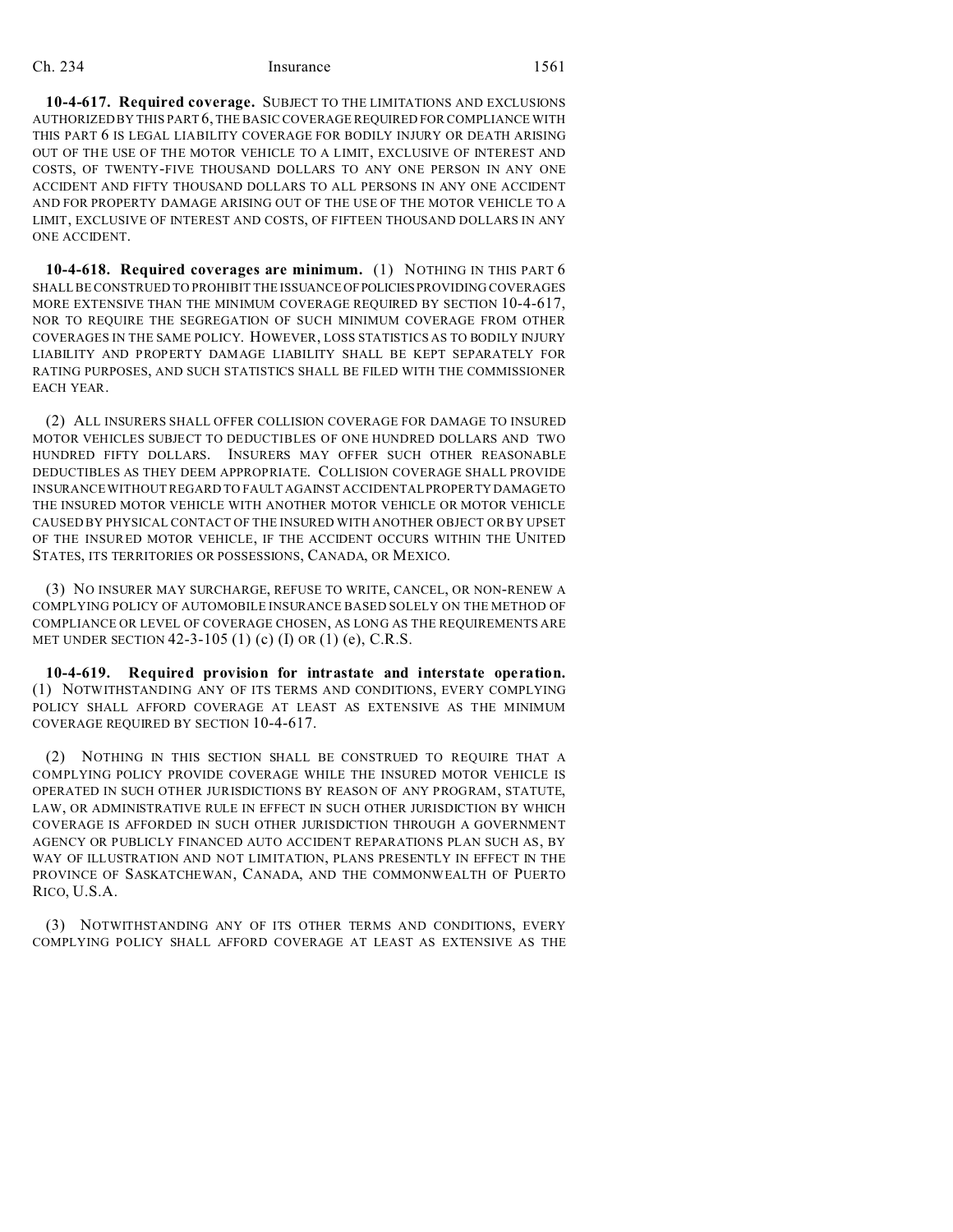MINIMUM COVERAGE REQUIRED BY OPERATION OF SECTION 10-4-617, DURING SUCH PERIODS OF TIME AS THE INSURED MOTOR VEHICLE IS OPERATED IN OTHER JURISDICTIONS OF THE UNITED STATES, ITS TERRITORIES OR POSSESSIONS, AND THE PROVINCES OF CANADA, AS THE STATUTES, LAWS, OR ADMINISTRATIVERULES OF SUCH OTHER JURISDICTIONS REQUIRE WITH RESPECT TO LIABILITY, OR FINANCIAL RESPONSIBILITY, AND DIRECT BENEFIT, OR FIRST PARTY COVERAGES FOR OPERATORS, OCCUPANTS, AND PERSONS INVOLVED IN ACCIDENTS ARISING OUT OF USE OR OPERATION OF MOTOR VEHICLES WITHIN SUCH OTHER JURISDICTIONS.

(4) (a) NOTWITHSTANDING ANY OF ITS OTHER TERMS AND CONDITIONS, EVERY CONTRACT OF LIABILITY INSURANCE FOR INJURY, WHEREVER ISSUED, COVERING OWNERSHIP, MAINTENANCE, OR USE OF A MOTOR VEHICLE, SHALL PROVIDE COVERAGE AT LEAST AS EXTENSIVE AS THE MINIMUM COVERAGES REQUIRED BY OPERATION OF SECTION 10-4-617, AND QUALIFIES AS SECURITY COVERING THE VEHICLE WHILE IT IS IN THIS STATE.

(b) AN INSURER AUTHORIZED TO TRANSACT OR TRANSACTING BUSINESS IN THIS STATE MAY NOT EXCLUDE THE MINIMUM COVERAGE REQUIRED BY OPERATION OF SECTION 10-4-617 IN ANY CONTRACT OF LIABILITY INSURANCE FOR INJURY, WHEREVER ISSUED, COVERING OWNERSHIP, MAINTENANCE, OR USE OF A MOTOR VEHICLE WHILE IT IS IN THIS STATE.

**10-4-620. Conditions and exclusions.** (1) THE COVERAGE DESCRIBED IN SECTION 10-4-617 MAY BE SUBJECT TO CONDITIONS AND EXCLUSIONS THAT ARE NOT INCONSISTENT WITH THE REQUIREMENTS OF THIS PART 6.

(2) THE COVERAGE DESCRIBED IN SECTION 10-4-617 MAY ALSO BE SUBJECT TO EXCLUSIONS WHERE THE INJURED PERSON:

(a) SUSTAINS INJURY CAUSED BY HIS OR HER OWN INTENTIONAL ACT; OR

(b) IS OPERATING A MOTOR VEHICLE AS A CONVERTER WITHOUT A GOOD FAITH BELIEF THAT HE OR SHE IS LEGALLY ENTITLED TO OPERATE OR USE SUCH VEHICLE.

(3) (a) THE COVERAGE DESCRIBED IN SECTION10-4-617 IS CONDITIONED UPON THE INSURER OFFERING COVERAGES PURSUANT TO SECTION 10-4-609 (1).

(b) THE INSURER SHALL BE DEEMED TO HAVE COMPLIED WITH THE REQUIREMENTS OF SECTION 10-4-609 (1) AND THE EXCLUSION OF THE INSURED FROM UNINSURED MOTORIST COVERAGE SHALL BE DEEMED VALID IF THE NAMED INSURED HAS REJECTED THE UNINSURED MOTORIST COVERAGE IN WRITING. SUCH EXCLUSION SHALL BE CONTINUING UNTIL SUCH TIME AS THE INSURED REQUESTS THAT THE INSURER PROVIDE UNINSURED MOTORIST COVERAGE. THE INSURER SHALL NOT HAVE A DUTY TO OFFER UNINSURED MOTORIST COVERAGE AFTER RECEIVING THEINSURED'SWRITTEN REQUEST FOR EXCLUSION EVEN THOUGH:

(I) THE VEHICLES INSURED UNDER THE POLICY HAVE CHANGED; OR

(II) THE POLICY IS REINSTATED, TRANSFERRED, SUBSTITUTED, AMENDED,ALTERED, MODIFIED, REPLACED, OR RENEWED.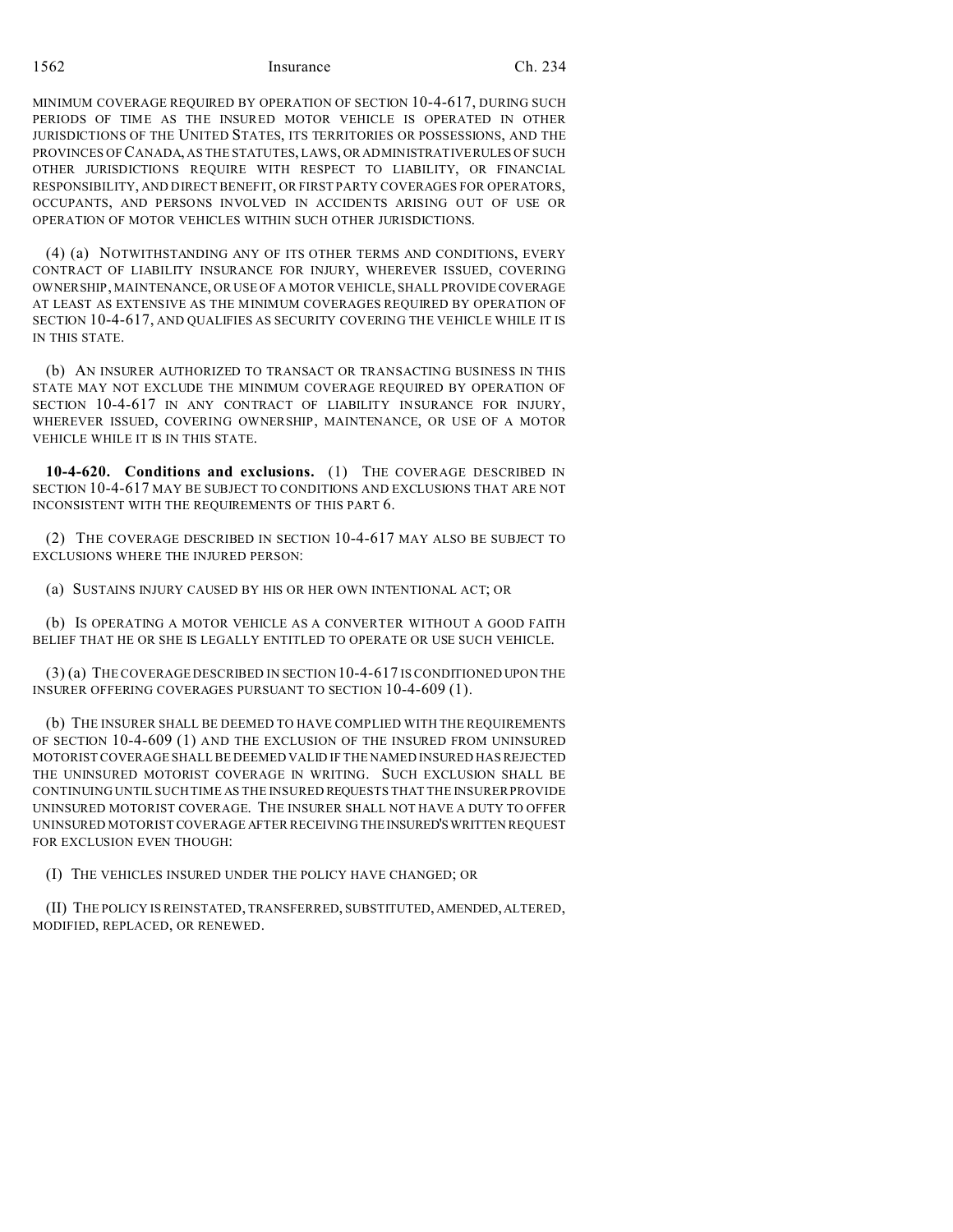(c) THE INSURER SHALL BE DEEMED TO HAVE COMPLIED WITH SECTION 10-4-609 (1) AND THE INSURED'S UNINSURED MOTORIST COVERAGE SHALL BE DEEMED VALID IF THE INSURER HAS OFFERED COVERAGE AT AVAILABLE LEVELS AND THE INSURED HAS SELECTED COVERAGE OF A CERTAIN VALUE. THE INSURER SHALL NOT HAVE A DUTY TO OFFER CHANGES IN UNINSURED MOTORIST COVERAGE TO THE INSURED EVEN THOUGH:

#### (I) THE VEHICLES COVERED UNDER THE POLICY HAVE CHANGED; OR

(II) THE POLICY IS REINSTATED,TRANSFERRED, SUBSTITUTED, AMENDED, ALTERED, MODIFIED, REPLACED, OR RENEWED; EXCEPT THAT, IF THERE IS AN INCREASE IN BODILY INJURY LIABILITY LIMITS AND THE LIMITS OF THE UNINSURED MOTORIST COVERAGE WOULD BE LESS THAN SUCH LIMITS, THE INSURER SHALL OFFER NEW UNINSURED MOTORIST COVERAGE TO THE INSURED PURSUANT TO SECTION 10-4-609 (2).

**10-4-621. Self-insurers.** (1) ANY PERSON IN WHOSE NAME MORE THAN TWENTY-FIVE MOTOR VEHICLES ARE REGISTERED MAY QUALIFY AS A SELF-INSURER BY OBTAINING A CERTIFICATE OF SELF-INSURANCE ISSUED BY THE COMMISSIONER.

(2) THE COMMISSIONER MAY, IN HIS OR HER DISCRETION, UPON THE APPLICATION OF SUCH PERSON, ISSUE A CERTIFICATE OF SELF-INSURANCE WHEN THE COMMISSIONER IS SATISFIED THAT SUCH PERSON IS ABLE AND WILL CONTINUE TO BE ABLE TO PAY DIRECT BENEFITS AS REQUIRED UNDER SECTION 10-4-617 AND TO PAY ANY AND ALL JUDGMENTS THAT MAY BE OBTAINED AGAINST SUCH PERSON. UPON NOT LESS THAN FIVE DAYS' NOTICE AND A HEARING PURSUANT TO SUCH NOTICE, THE COMMISSIONER MAY, UPON REASONABLE GROUNDS, CANCEL A CERTIFICATE OF SELF-INSURANCE. FAILURE TO PAY ANY BENEFITS UNDER SECTION 10-4-617 OR FAILURE TO PAY ANY JUDGMENT WITHIN THIRTY DAYS AFTER SUCH JUDGMENT HAS BECOME FINAL SHALL CONSTITUTE A REASONABLE GROUND FOR THE CANCELLATION OF A CERTIFICATE OF SELF-INSURANCE.

(3) FOR PURPOSES OF SUBSECTION (2) OF THIS SECTION, THE COMMISSIONER SHALL ACCEPT, AS PROOF THAT A MOTOR VEHICLE CARRIER OR CONTRACT CARRIER BY MOTOR VEHICLE, AS DEFINED IN ARTICLES 10 AND 11 OF TITLE 40,C.R.S., IS ABLE AND WILL CONTINUE TO BE ABLE TO PAY ALL JUDGMENTS THAT MIGHT BE OBTAINED AGAINST THE CARRIER, A SURETY BOND IN A FORM ACCEPTABLE TO THE COMMISSIONER IN AN AMOUNT DETERMINED BY THE COMMISSIONER SUFFICIENT TO ENSURE THAT THE CARRIER HAS THE ABILITY TO PAY ALL JUDGMENTS THAT MAY BE OBTAINED AGAINST ANY SUCH CARRIER.

**10-4-622. Quarterly premium payments.** THE COMMISSIONER SHALL ISSUE RULES ESTABLISHING QUARTERLY, SEMIANNUAL, AND ANNUAL PREMIUM PAYMENTS FOR PERSONS WHO ARE REQUIRED TO PURCHASE INSURANCE UNDER THIS PART 6. AN INSURER PROVIDING A PLAN FOR PAYMENTS ON A BASIS THAT IS MORE FREQUENT THAN QUARTERLY NEED NOT ALSO PROVIDE A QUARTERLY PAYMENT PLAN. AN INSURER'S PLAN FOR PAYMENTS MAY PROVIDE FOR PAYMENTS OF AN ADVANCE DEPOSIT PREMIUM.

**10-4-623. Prohibited reasons for nonrenewal or refusal to write a policy of automobile insurance applicable to this part 6.** (1) NO INSURER AUTHORIZED TO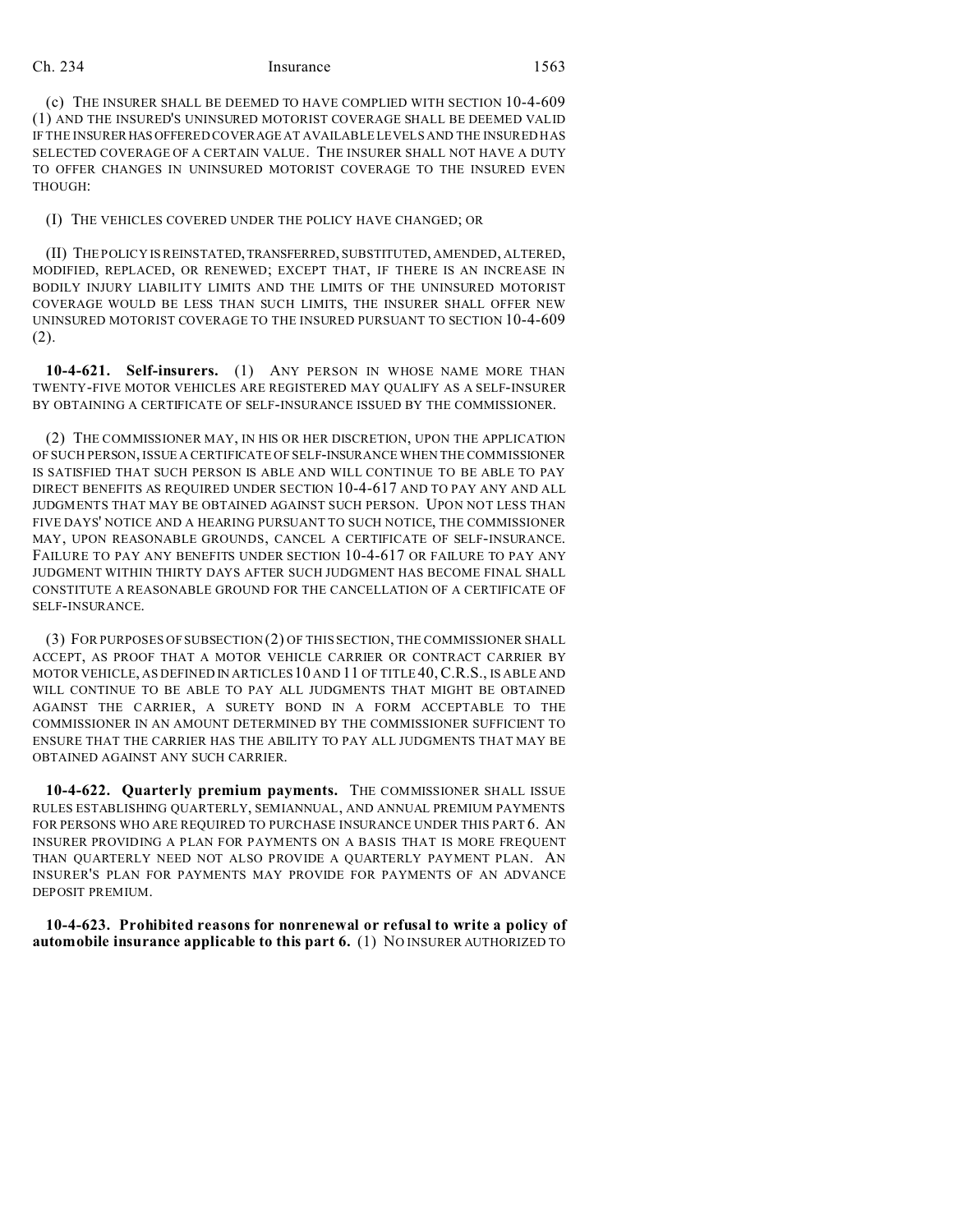TRANSACT OR TRANSACTING BUSINESS IN THIS STATE SHALL REFUSE TO WRITE OR REFUSE TO RENEW A POLICY OF INSURANCE AFFORDING THE COVERAGE REQUIRED BY OPERATION OF SECTION 10-4-617 SOLELY BECAUSE OF THE AGE, RACE, GENDER, NATIONAL ORIGIN, RESIDENCE, MARITAL STATUS, OR LAWFUL OCCUPATION, INCLUDING THE MILITARY SERVICE, OF ANYONE WHO IS OR SEEKS TO BECOME INSURED, OR SOLELY BECAUSE ANOTHER INSURER HAS CANCELED A POLICY OR REFUSED TO WRITE OR RENEW SUCH POLICY. THE COMMISSIONER SHALL ADMINISTER AND ENFORCE THE PROVISIONS OF THIS SUBSECTION (1).

(2) NOTHING IN THIS SECTION SHALL BE CONSTRUED TO PROHIBIT AN INSURANCE COMPANY AUTHORIZED TO TRANSACT OR TRANSACTING BUSINESS IN THIS STATE FROM ISSUING POLICIES OF INSURANCE AFFORDING THE COVERAGE REQUIRED BY OPERATION OF SECTION 10-4-617 SOLELY TO A SPECIALTY MARKET AUTHORIZED BY THE COMMISSIONER.

# **10-4-624. Discriminatory standards - premiums - surcharges - proof of financial responsibility requirements.** (1) AN INSURER SHALL NOT:

(a) CANCEL OR NONRENEW, OR INCREASE THE PREMIUM OF, A POLICY OF INSURANCE ON A MOTOR VEHICLE USED BY ANY RESIDENT OF THE HOUSEHOLD OF THE NAMED INSURED SOLELY BECAUSE OF CONVICTIONS FOR TRAFFIC VIOLATIONS THAT RESULTED IN LESS THAN SEVEN POINTS BEING ASSESSED UNDER THE POINT SYSTEM SCHEDULE SET FORTH IN SECTION 42-2-127 (5),C.R.S., RESULTING FROM VIOLATIONS WHILE IN THE COURSE OF EMPLOYMENT WHILE THE INSURED IS DRIVING A MOTOR VEHICLE USED PRIMARILY AS A PUBLIC OR LIVERY CONVEYANCE OR LICENSED AS A COMMERCIAL VEHICLE; OR

(b) ADD A SURCHARGE TO THE POLICY PREMIUM OF AN INSURED OR A FAMILY MEMBER OF AN INSURED OR OTHER PERSON LIVING IN THE SAME HOUSEHOLD AS AN INSURED IN A MANNER THAT RESULTSIN AN EXCESSIVE OR UNFAIRLY DISCRIMINATORY PREMIUM PURSUANT TO SECTION 10-4-403.

(2) THIS SECTION SHALL NOT BE CONSTRUED TO LIMIT OR IN ANY MANNER RESTRICT AN INSURER FROM CANCELLING OR REFUSING TO ISSUE OR RENEW A POLICY OF INSURANCE OR FROM INCREASING THE PREMIUM OF AN INSURED ON A MOTOR VEHICLE USED BY HIM OR HER FOR COMMERCIAL PURPOSES OR FROM RECLASSIFYING AN INSURED FOR TRAFFIC VIOLATIONS RECEIVED BY THE INSURED WHILE USING A MOTOR VEHICLE FOR COMMERCIAL PURPOSES.

**10-4-625. Refusal to write, changes in, cancellation, or nonrenewal of policies prohibited.** (1) NO INSURER SHALL CANCEL; FAIL TO RENEW; REFUSE TO WRITE; RECLASSIFY AN INSURED UNDER; REDUCE COVERAGE UNDER, UNLESS THE REDUCTION IS PART OF A GENERAL REDUCTION IN COVERAGE FILED WITH THE COMMISSIONER; OR INCREASE THE PREMIUM FOR, UNLESS THE INCREASE IS PART OF A GENERAL INCREASE IN PREMIUMS FILED WITH THE COMMISSIONER, ANY COMPLYING POLICY BECAUSE THE APPLICANT, INSURED, PERMISSIVE USER, OR ANY RESIDENT OF THE HOUSEHOLD OF THE APPLICANT OR INSURED HAS:

(a) HAD AN ACCIDENT OR ACCIDENTS THAT ARE NOT THE FAULT OF SUCH NAMED APPLICANT, INSURED, HOUSEHOLD MEMBER, OR PERMISSIVE USER;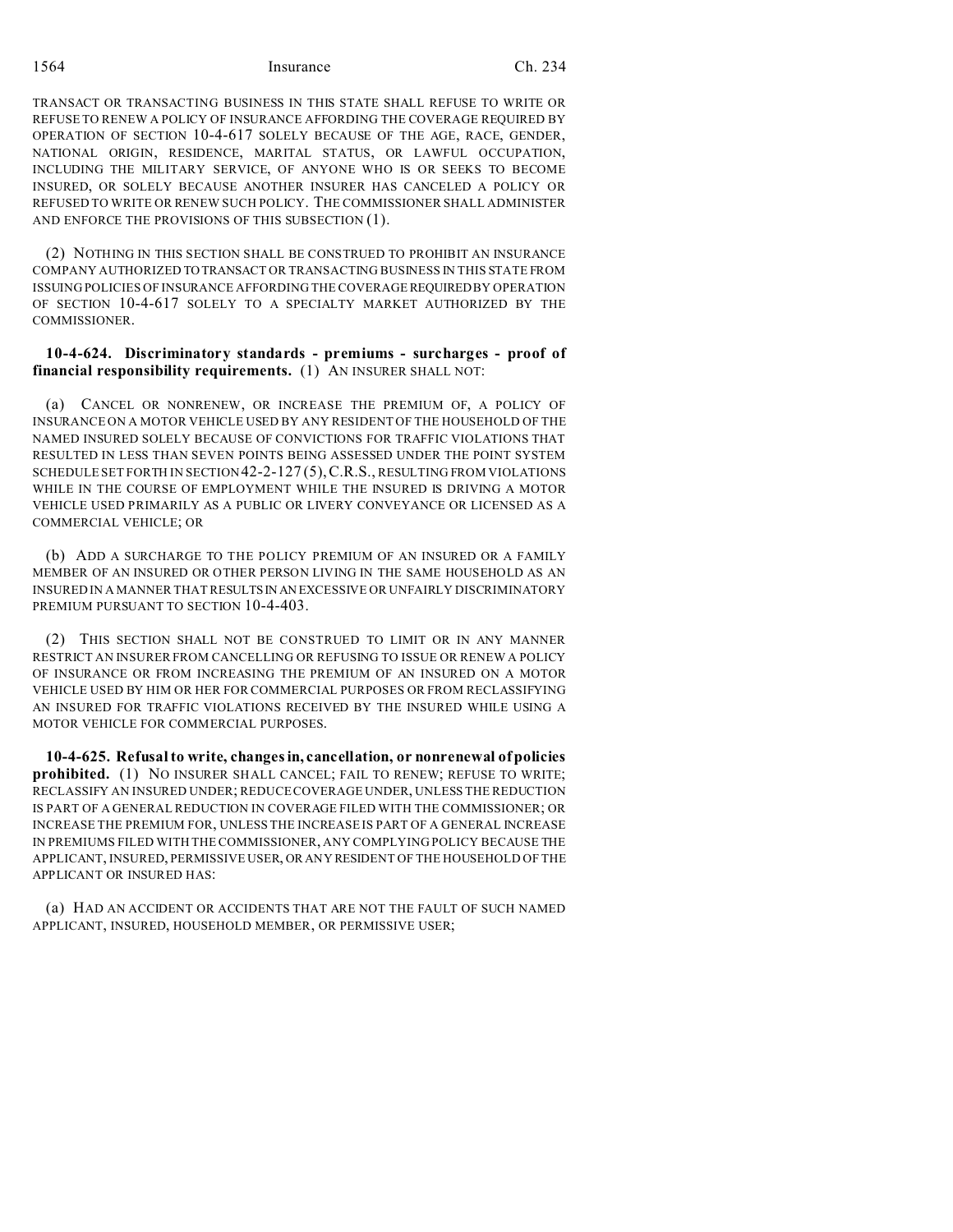(b) HAD A LICENSE REVOKED PURSUANT TO SECTION  $42$ -2-125 (1) (n), C.R.S., HAD A LICENSE SUSPENDED PURSUANT TO SECTION 42-2-127.5, C.R.S., OR BEEN DENIED A LICENSE PURSUANT TO SECTION 42-2-104 (3) (f), C.R.S., BASED UPON A CONVICTION OR ADJUDICATION UNDER SECTION  $18-4-501(2)$  OR  $18-4-509(2)$ , C.R.S.

(2) (a) (I) NO INSURER SHALL CANCEL; FAIL TO RENEW; RECLASSIFY AN INSURED UNDER; REDUCE COVERAGE UNDER, UNLESS THE REDUCTION IS PART OF A GENERAL REDUCTION IN COVERAGE FILED WITH THE COMMISSIONER; OR INCREASE THE PREMIUM FOR, UNLESS THE INCREASE IS PART OF A GENERAL INCREASE IN PREMIUMS FILED WITH THE COMMISSIONER, ANY COMPLYING POLICY SOLELY BECAUSE THE INSURED PERSON HAS BEEN CONVICTED OF AN OFFENSE RELATED TO THE FAILURE TO HAVEIN EFFECT COMPULSORY MOTOR VEHICLE INSURANCE OR BECAUSE SUCH PERSON HAS BEEN DENIED ISSUANCE OF A MOTOR VEHICLE REGISTRATION FOR FAILURE TO HAVE SUCH INSURANCE.

(II) UNLESS ACTUARIAL JUSTIFICATION IN SUPPORT OF THE INSURER'S ACTION THAT HAS BEEN FILED WITH THE COMMISSIONER DEMONSTRATES THAT THERE IS AN INCREASE IN RISK, NO INSURER SHALL REFUSE TO WRITE A POLICY FOR A NEW APPLICANT, SURCHARGE THE PREMIUM OF A NEW APPLICANT, OR PLACE A NEW APPLICANT IN A HIGHER-PRICED PROGRAM OR PLAN BASED SOLELY UPON:

(A) THE FACT THAT THE APPLICANT HAD NO PRIOR INSURANCE;

(B) THE IDENTITY OF THE APPLICANT'S PRIOR INSURER; OR

(C) THE APPLICANT'S PRIOR TYPE OF COVERAGE, INCLUDING ASSIGNED RISK OR RESIDUAL MARKET COVERAGE OR ANY PLAN OTHER THAN A PREFERRED PLAN.

(III) AN INSURER MAY USE INDUSTRY-WIDE DATA IN ITS ACTUARIAL JUSTIFICATION UNDER SUBPARAGRAPH (II) OF THIS PARAGRAPH (a).

(IV) AN INSURER SHALL NOT REFUSE TO WRITE A POLICY FOR A NEW APPLICANT, SURCHARGE THE PREMIUM OF A NEW APPLICANT, OR PLACE A NEW APPLICANT IN A HIGHER-PRICED PROGRAM OR PLAN SOLELY BECAUSE THE APPLICANT HAD NO PRIOR INSURANCE IF THE APPLICANT WAS NOT REQUIRED TO HAVE INSURANCE UNDER SECTION 10-4-617 OR UNDER A SIMILAR LAW IN ANOTHER STATE.

(b) (I) AN INSURER SHALL NOT REFUSE TO WRITE A COMPLYING POLICY SOLELY BECAUSE OF THE CLAIM OR DRIVING RECORD OF ONE OR MORE BUT FEWER THAN ALL OF THE PERSONS RESIDING IN THE HOUSEHOLD OF THE NAMED INSURED.

(II) AN INSURER SHALL OFFER TO EXCLUDE ANY PERSON IN A HOUSEHOLD BY NAME PURSUANT TO SECTION 10-4-626 IF SUCH PERSON'S DRIVING RECORD AND CLAIM EXPERIENCE WOULD JUSTIFY THE REFUSAL BY SUCH INSURER TO WRITE A POLICY FOR SUCH PERSON IF SUCH PERSON WERE APPLYING IN SUCH PERSON'S OWN NAME AND NOT AS PART OF A HOUSEHOLD.

(III) AN INSURER RENEWING A POLICY PURSUANT TO SUBPARAGRAPH (II) OF THIS PARAGRAPH (b) SHALL INCLUDE, AS PART OF SUCH RENEWAL, A WRITTEN NOTICE NAMING THE PARTY SPECIFICALLY EXCLUDED FROM COVERAGE.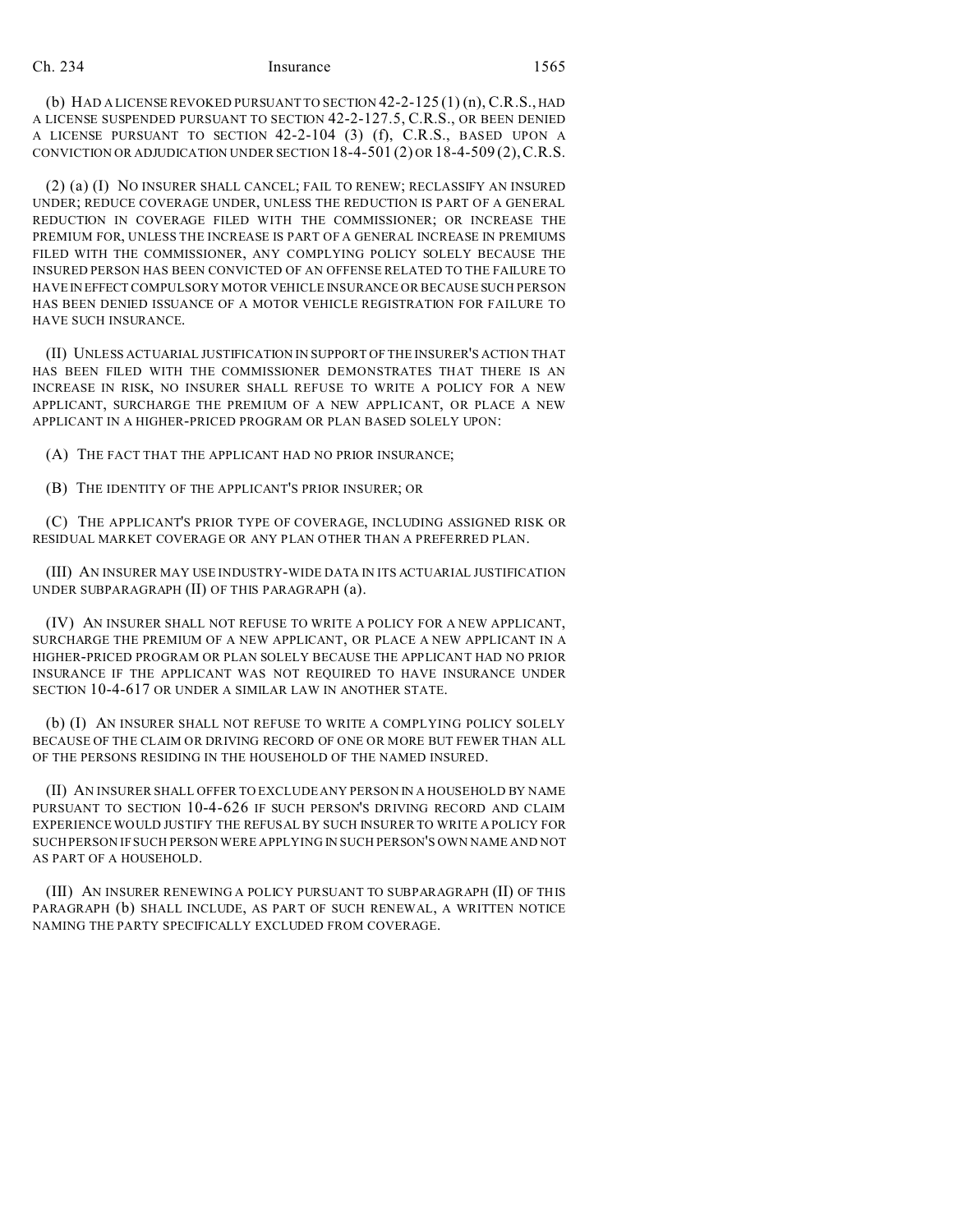(3) AN INSURED WHO BELIEVES THE PROVISIONS OF SUBSECTION (1) OR (2) OF THIS SECTION HAVE BEEN VIOLATED SHALL HAVE THE RIGHT TO FILE A PROTEST WITH THE COMMISSIONER PURSUANT TO SECTION 10-4-625.

(4) THE COMMISSIONER SHALL PROMULGATE RULES TO IMPLEMENT THIS SECTION.

**10-4-626. Cancellation - renewal - reclassification.** (1) EXCEPT IN ACCORDANCE WITH THE PROVISIONS OF THIS PART 6, AN INSURER SHALL NOT CANCEL OR FAIL TO RENEW A POLICY OF INSURANCE THAT COMPLIES WITH THIS PART 6, ISSUED IN THIS STATE, AS TO ANY RESIDENT OF THE HOUSEHOLD OF THE NAMED INSURED, FOR ANY REASON OTHER THAN NONPAYMENT OF PREMIUM, OR INCREASE A PREMIUM FOR ANY COVERAGE ON ANY SUCH POLICY UNLESS THE INCREASE IS PART OF A GENERAL INCREASE IN PREMIUMS FILED WITH THE COMMISSIONER AND DOES NOT RESULT FROM A RECLASSIFICATION OF THE INSURED, OR REDUCE THE COVERAGE UNDER ANY SUCH POLICY UNLESS THE REDUCTION IS PART OF A GENERAL REDUCTION IN COVERAGE FILED WITH THE COMMISSIONER OR TO SATISFY THE REQUIREMENTS OF OTHER SECTIONS OF THIS PART 6.

(2) AN INSURER INTENDING TO TAKE AN ACTION SUBJECT TO THE PROVISIONS OF THIS SECTION SHALL, ON OR BEFORE THE THIRTIETH DAY BEFORE THE PROPOSED EFFECTIVE DATE OF THE ACTION, SEND WRITTEN NOTICE BY FIRST-CLASS MAIL OF ITS INTENDED ACTION TO THE INSURED AT THE INSURED'S LAST KNOWN ADDRESS. THE NOTICE SHALL BE IN TRIPLICATE AND SHALL STATE IN CLEAR AND SPECIFIC TERMS, ON A FORM THAT HAS BEEN CERTIFIED BY THE INSURER AND THE INSURER HAS FILED A CERTIFICATION WITH THE COMMISSIONER THAT SUCH NOTICE FORM CONFORMS TO COLORADO LAW AND ANY RULES PROMULGATED BY THE COMMISSIONER:

(a) THE PROPOSED ACTION TO BE TAKEN, INCLUDING, IF THE ACTION IS AN INCREASE IN PREMIUM OR REDUCTION IN COVERAGE, THE AMOUNT OF INCREASE AND THE TYPE OF COVERAGE TO WHICH IT IS APPLICABLE OR THE TYPE OF COVERAGE REDUCED AND THE EXTENT OF THE REDUCTION;

(b) THE PROPOSED EFFECTIVE DATE OF THE ACTION;

(c) THE INSURER'S ACTUAL REASONS FOR PROPOSING TO TAKE SUCH ACTION. THE STATEMENT OF REASONS SHALL BE SUFFICIENTLY CLEAR AND SPECIFIC SO THAT A PERSON OF AVERAGE INTELLIGENCE CAN IDENTIFY THE BASIS FOR THE INSURER'S DECISION WITHOUT MAKING FURTHER INQUIRY. GENERALIZED TERMS SUCH AS "PERSONAL HABITS", "LIVING CONDITIONS", "POOR MORALE", OR "VIOLATION OR ACCIDENT RECORD" SHALL NOT SUFFICE TO MEET THE REQUIREMENTS OF THIS SUBSECTION (2).

(d) IF THERE IS COUPLED WITH THE NOTICE AN OFFER TO CONTINUE OR RENEW THE POLICY IN ACCORDANCE WITH SECTION 10-4-625, THE NAME OF THE PERSON OR PERSONS TO BE EXCLUDED FROM COVERAGE AND WHAT THE PREMIUM WOULD BE IF THE POLICY IS CONTINUED OR RENEWED WITH SUCH PERSON OR PERSONS EXCLUDED FROM COVERAGE;

(e) THE RIGHT OF THE INSURED TO REPLACE THE INSURANCE THROUGH AN ASSIGNED RISK PLAN;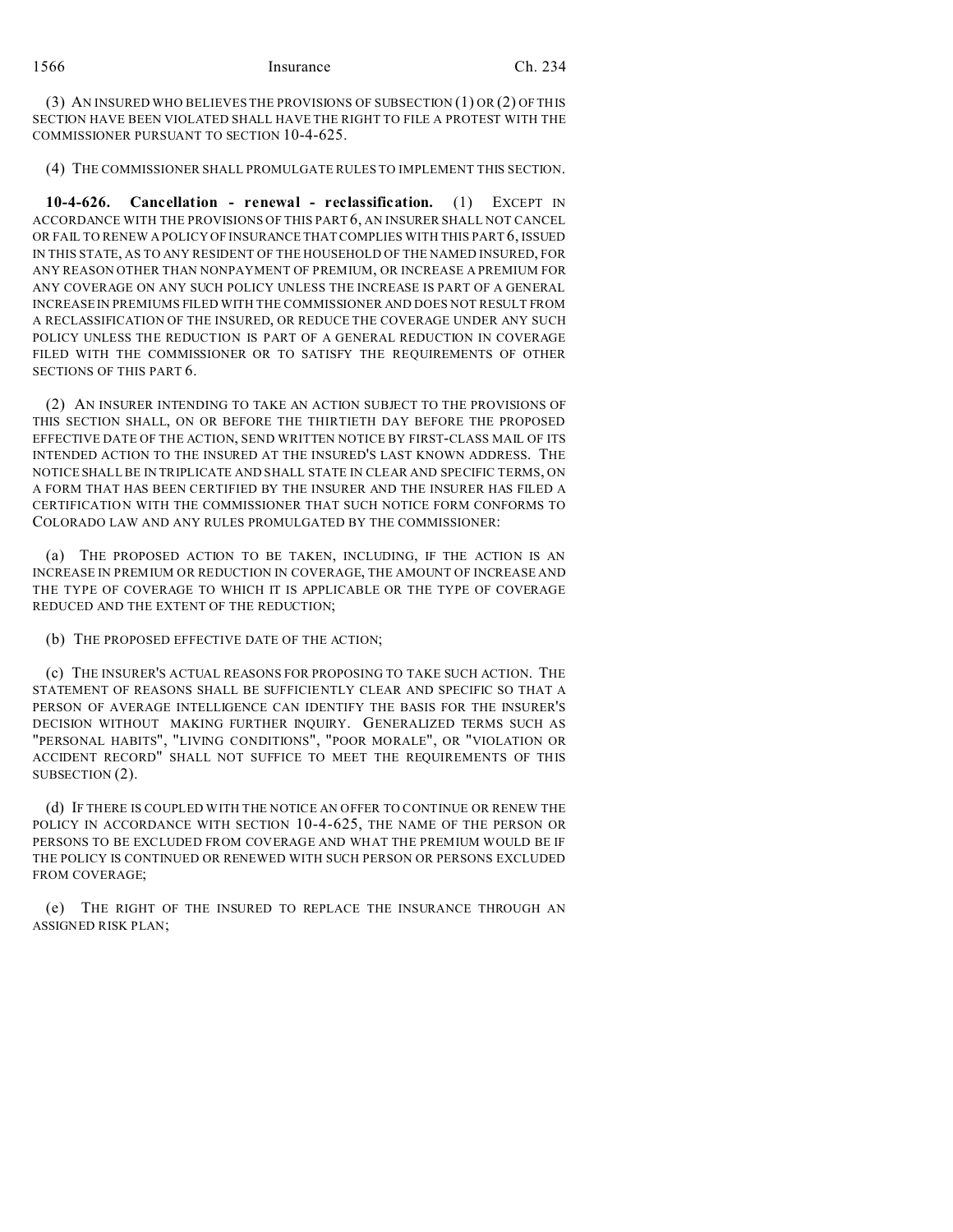(f) THE RIGHT OF THE INSURED TO PROTEST THE PROPOSED ACTION AND REQUEST A HEARING THEREON BEFORE THE COMMISSIONER BY SIGNING TWO COPIES OF THE NOTICE AND SENDING THEM TO THE COMMISSIONER WITHIN TEN DAYS AFTER RECEIPT OF THE NOTICE;

(g) THAT, IF A PROTEST IS FILED BY THE INSURED, THE CURRENT INSURANCE WILL REMAIN IN EFFECT UNTIL A DETERMINATION IS MADE BY THE COMMISSIONER UPON PAYMENT OF ANY LAWFUL PREMIUM DUE OR BECOMING DUE PRIOR TO THE DETERMINATION;

(h) THE AUTHORITY OF THE COMMISSIONER TO AWARD REASONABLE COUNSEL FEES TO THE INSURED FOR SERVICES RENDERED TO THE INSURED IN CONNECTION WITH ANY SUCH HEARING IF THE COMMISSIONER FINDS THE PROPOSED ACTION OF THE INSURER TO BE UNJUSTIFIED.

(3) ANY STATEMENT OF REASONS CONTAINED IN THE NOTICE GIVEN PURSUANT TO PARAGRAPH (c) OFSUBSECTION (2) OF THIS SECTION SHALL BE PRIVILEGED AND SHALL NOT CONSTITUTE GROUNDS FOR ANY ACTION AGAINST THE INSURER OR ITS REPRESENTATIVES OR ANY PERSON WHO IN GOOD FAITH FURNISHED TO THE INSURER THE INFORMATION UPON WHICH THE STATEMENT IS BASED.

(4) AN INSURED SHALL HAVE THE RIGHT TO PROTEST THE PROPOSED ACTION OF THE INSURER BY SIGNING TWO COPIES OF THE NOTICE AND SENDING THEM TO THE COMMISSIONER WITHIN TEN DAYS AFTER RECEIPT OF THE NOTICE. THECOMMISSIONER SHALL, UPON RECEIPT OF A PROTEST, NOTIFY THE INSURER OF THE FILING OF THE PROTEST.

(5) A PROTEST DULY FILED SHALL STAY THE PROPOSED ACTION OF THE INSURER PENDING AFINAL DETERMINATION THEREOF BY THE COMMISSIONER, AND THE INSURER SHALL KEEP IN FULL FORCE AND EFFECT THE SAME COVERAGE AND PREMIUM IN EFFECT ON THE DAY THE NOTICE OF PROPOSED CHANGE WAS SENT UNTIL SUCH FINAL DETERMINATION IS MADE, IF ANY LAWFUL PREMIUM DUE OR BECOMING DUE PRIOR TO SUCH DETERMINATION IS PAID.

(6) IF THE COMMISSIONER FINDS FROM THE NOTICE AND OTHER EVIDENCE THAT THE PROTEST IS WITH OR WITHOUT MERIT, THE COMMISSIONER MAY GRANT OR DISMISS THE PROTEST WITHOUT A HEARING AND SHALL, IN THAT EVENT, PROMPTLY NOTIFY THE INSURER AND THE INSURED IN WRITING OF SUCH ACTION. IF THE PROTEST IS DISMISSED WITHOUT A HEARING, THE PROPOSED ACTION OF THE INSURER SHALL BECOME EFFECTIVE ON ITS PROPOSED EFFECTIVE DATE OR FIFTEEN DAYS AFTER WRITTEN NOTICE OF THE ACTION IS GIVEN BY THE COMMISSIONER TO THE INSURED, WHICHEVER IS LATER. IF THE NOTICE OF THE PROPOSED ACTION DOES NOT COMPLY WITH COLORADO LAW, THE COMMISSIONER SHALL DISALLOW THE ACTION. IN ALL OTHER CASES, THE COMMISSIONER SHALL HOLD A HEARING ON THE PROTEST WITHIN THIRTY DAYS AFTER RECEIPT OF THE PROTEST AND SHALL GIVE WRITTEN NOTICE OF THE TIME AND PLACE THEREOF TO THE INSURER AND THE INSURED AT LEAST TEN DAYS PRIOR TO THE SCHEDULED DATE OF THE HEARING. THE INSURER SHALL HAVE THE BURDEN OF PROVING ITS PROPOSED ACTION TO BE JUSTIFIED AND, IN DOING SO, MAY RELY ONLY UPON THE REASONS SET FORTH IN ITS NOTICE TO THE INSURED.

(7) IF THE COMMISSIONER FINDS THE PROPOSED ACTION TO BE JUSTIFIED, THE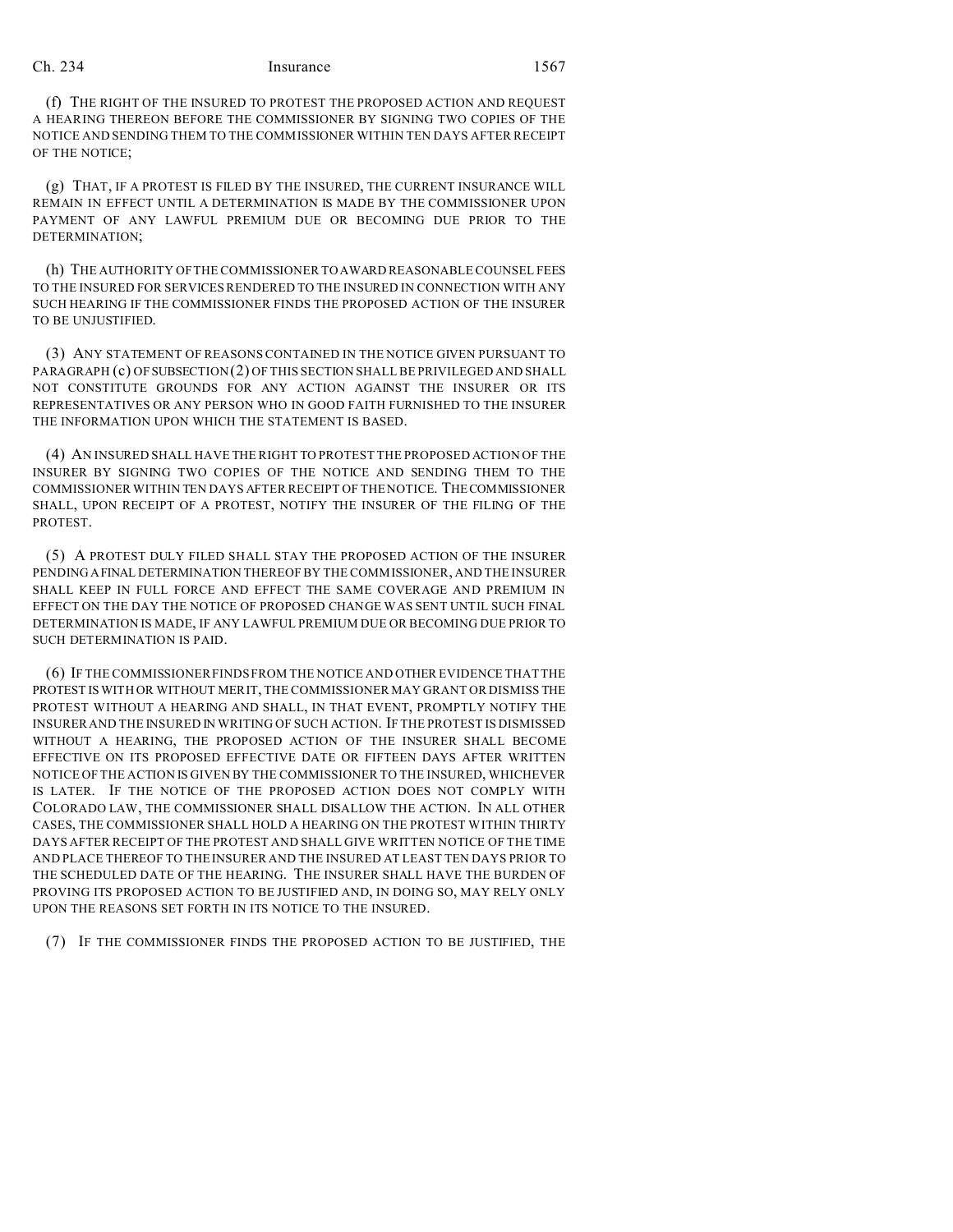COMMISSIONER SHALL DISMISS THE PROTEST AND ALLOW THE PROPOSED ACTION TO BE TAKEN ON ITS PROPOSED EFFECTIVE DATE OR TWENTY DAYS AFTER THE DATE OF THE DETERMINATION, WHICHEVER IS LATER. IF THE COMMISSIONER FINDS THE PROPOSED ACTION TO BE UNJUSTIFIED, THE COMMISSIONER SHALL DISALLOW THE ACTION AND MAY, IN ADDITION, ORDER THE INSURER TO PAY SUCH REASONABLE COUNSEL FEES INCURRED BY THE INSURED FOR REPRESENTATION AT THE HEARING AS THE COMMISSIONER MAY DEEM APPROPRIATE. THE COMMISSIONER MAY DELEGATE THE DUTIES AND POWERS CONFERRED IN THIS SECTION TO ONE OR MORE EMPLOYEES OR TO ONE OR MORE ADMINISTRATIVE LAW JUDGES APPOINTED PURSUANT TO PART 10 OF ARTICLE 30 OF TITLE 24, C.R.S., SUBJECT TO APPROPRIATIONS FOR SUCH ADMINISTRATIVE LAW JUDGES MADE TO THE DEPARTMENT OF PERSONNEL. ANY HEARING SHALL BE CONDUCTED IN ACCORDANCE WITH THE PROVISIONS OF SECTION 24-4-105, C.R.S.

(8) ANY FINAL DECISION OF THE COMMISSIONER SHALL BE SUBJECT TO JUDICIAL REVIEW BY THE COURT OF APPEALS PURSUANT TO SECTION 24-4-106 (11), C.R.S.

(9) THIS SECTION SHALL NOT APPLY TO ANY INSURANCE POLICY OR COVERAGE THAT HAS BEEN IN EFFECT LESS THAN SIXTY DAYS AT THE TIME NOTICE OF CANCELLATION, NONRENEWAL, OR RECLASSIFICATION IS MAILED OR DELIVERED BY THE INSURER, UNLESS IT IS A RENEWAL POLICY.

**10-4-627. Exclusion of named driver.** (1) IN ANY CASE WHERE AN INSURER IS AUTHORIZED UNDER THIS PART 6 TO CANCEL OR REFUSE TO RENEW OR INCREASE THE PREMIUMS ON AN AUTOMOBILE LIABILITY INSURANCE POLICY UNDER WHICH MORE THAN ONE PERSON IS INSURED BECAUSE OF THE CLAIM EXPERIENCE OR DRIVING RECORD OF ONE OR MORE BUT LESS THAN ALL OF THE PERSONS INSURED UNDER THE POLICY, THE INSURER SHALL IN LIEU OF CANCELLATION, NONRENEWAL, OR PREMIUM INCREASE OFFER TO CONTINUE OR RENEW THE INSURANCE BUT TO EXCLUDE FROM COVERAGE, BY NAME, THE PERSON WHOSE CLAIM EXPERIENCE OR DRIVING RECORD WOULD HAVE JUSTIFIED THE CANCELLATION OR NONRENEWAL. THE PREMIUMS CHARGED ON ANY SUCH POLICY EXCLUDING A NAMED DRIVER SHALL NOT REFLECT THE CLAIMS, EXPERIENCE, OR DRIVING RECORD OF THE EXCLUDED NAMED DRIVER.

(2) WITH RESPECT TO ANY PERSON EXCLUDED FROM COVERAGE UNDER THIS SECTION, THE POLICY MAY PROVIDE THAT THE INSURER SHALL NOT BE LIABLE FOR DAMAGES, LOSSES, OR CLAIMS ARISING OUT OF THIS OPERATION OR USE OF THE INSURED MOTOR VEHICLE, WHETHER OR NOT SUCH OPERATION OR USE WAS WITH THE EXPRESS OR IMPLIED PERMISSION OF A PERSON INSURED UNDER THE POLICY.

**10-4-628. Insurers to file rate schedule.** ANY INSURER AUTHORIZED TO TRANSACT OR TRANSACTING BUSINESS IN THIS STATE SHALL FILE A SCHEDULE OF INSURANCE RATES FOR THE MINIMUM COVERAGES REQUIRED UNDER THIS PART 6 NO LATER THAN JULY 1, 2003. THE COMMISSIONER SHALL MAKE THE INFORMATION REQUIRED BY THIS SECTION OPEN TO PUBLIC INSPECTION NO LATER THAN JULY 1, 2003.

**10-4-629. Reduction in rates for drivers aged fifty-five years or older who complete a driver's education course - legislative declaration.** (1) (a) (I) THE GENERAL ASSEMBLY FINDS AND DETERMINES THAT MOTOR VEHICLE ACCIDENTSCAUSE A SUBSTANTIAL ECONOMIC IMPACT IN LOST WAGES, MEDICAL BILLS, LEGAL FEES,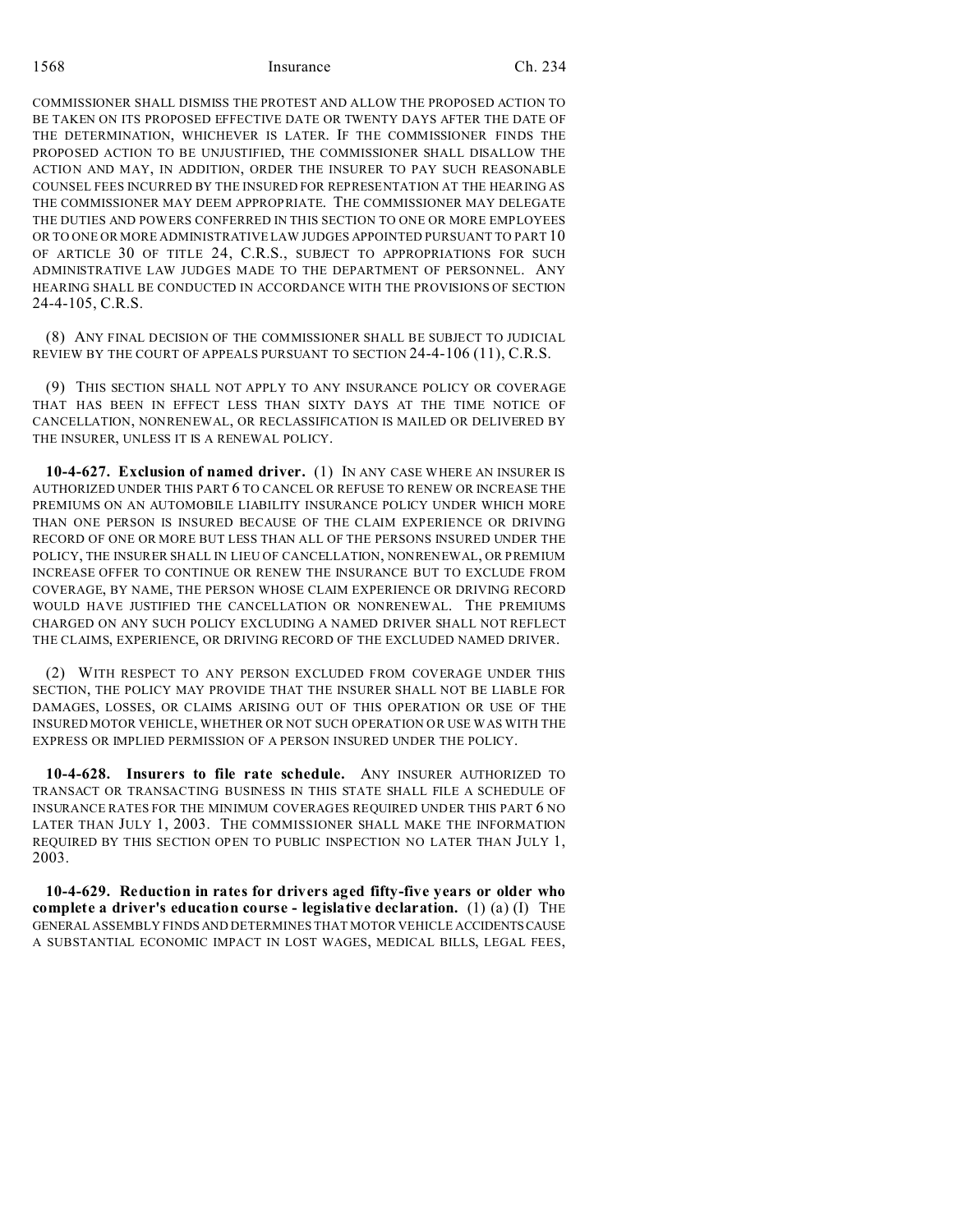REHABILITATION COSTS, AND HIGHER INSURANCE RATES.

(II) THE GENERAL ASSEMBLY ALSO FINDS THAT THE MOTOR VEHICLE ACCIDENT RATE CREATES AN ADDITIONAL SOCIETAL BURDEN IN THE FORM OF TAXES FOR MEDICAID, FOR THE MEDICALLY INDIGENT, AND FOR OTHER HOSPITAL-RELATED COSTS.

(III) THE GENERAL ASSEMBLY FURTHER FINDS THAT THE NUMBER OF SUCH ACCIDENTS AND INJURIES IS POSITIVELY AFFECTED WHEN DRIVERS FIFTY-FIVE YEARS OF AGE OR OLDER TAKE DRIVER'S EDUCATION COURSES.

(b) THEREFORE, THE GENERAL ASSEMBLY DECLARES THAT IT IS APPROPRIATE AND BENEFICIAL TO ALL THE PEOPLE OF COLORADO THAT DRIVERS FIFTY-FIVE YEARS OF AGE OR OLDER WITH RECENT TRAINING AND GOOD DRIVING RECORDS PAY EXPERIENCE-BASED INSURANCE PREMIUMS.

(c) A FINANCIAL INCENTIVE IN THE FORM OF LOWER PREMIUMS WILL PROMPT DRIVERS FIFTY-FIVE YEARS OF AGE OR OLDER TO TAKE DRIVER'S EDUCATION COURSES AND WILL FURTHER THE GOAL OF THE GENERAL ASSEMBLY TO REDUCE ACCIDENT-RELATED INJURIES AND FATALITIES IN COLORADO.

(2) ALL RATES, RATING SCHEDULES, AND RATING MANUALS FOR LIABILITY AND COLLISION COVERAGES OF A MOTOR VEHICLE INSURANCE POLICY SUBMITTED TO OR FILED WITH THE COMMISSIONER UNDER THIS PART 6 SHALL PROVIDE FOR AN APPROPRIATE REDUCTION IN PREMIUM CHARGES BASED ON JUSTIFIABLE DATA WHEN THE VEHICLE IS A COVERED VEHICLE AND WHEN THE PRINCIPAL OPERATOR IS FIFTY-FIVE YEARS OF AGE OR OLDER AND HAS SUCCESSFULLY COMPLETED A DRIVER'S EDUCATION COURSE TAUGHT BY A DRIVING SCHOOL REGULATED PURSUANT TO ARTICLE 15 OF TITLE 12, C.R.S., OR BY A NONPROFIT CORPORATION SUBJECT TO ARTICLES 121 TO 137 OF TITLE 7, C.R.S., IF SUCH COURSE HAS BEEN PREAPPROVED BY THE DEPARTMENT OF REVENUE. ANY DISCOUNT USED BY AN INSURER SHALL BE PRESUMED APPROPRIATE UNLESS CREDIBLE DATA DEMONSTRATES OTHERWISE. INSURERS SHALL PROVIDE THE COMMISSIONER WITH DATA REFLECTING THE CLAIMS EXPERIENCE OF DRIVERS WHO HAVE RECEIVED REDUCTIONS IN PREMIUM CHARGES COMPARED WITH THE CLAIMS EXPERIENCE OF DRIVERS WHO HAVE NOT RECEIVED SUCH REDUCTIONS.

(3) EACH PERSON WHO SUCCESSFULLY COMPLETES A DRIVER'S EDUCATION COURSE TAUGHT BY A COMMERCIAL DRIVING SCHOOL REGULATED PURSUANT TO ARTICLE 15 OF TITLE 12, C.R.S., SHALL BE ISSUED A CERTIFICATE BY THE COMMERCIAL DRIVING SCHOOL OFFERING THE COURSE, WHICH CERTIFICATE SHALL BE EVIDENCE OF QUALIFICATION FOR THE PREMIUM DISCOUNT REQUIRED BY THIS SECTION.

(4) EACH PERSON WHO SUCCESSFULLY COMPLETES A DRIVER'S EDUCATION COURSE TAUGHT BY A NONPROFIT CORPORATION SUBJECT TO ARTICLES 121 TO 137 OF TITLE 7, C.R.S., IF SUCH COURSE HAS BEEN PREAPPROVED BY THE DEPARTMENT OF REVENUE, SHALL BE ISSUED A CERTIFICATE BY THE NONPROFIT CORPORATION OFFERING THE COURSE, WHICH CERTIFICATE SHALL BE EVIDENCE OF QUALIFICATION FOR THE PREMIUM DISCOUNT REQUIRED BY THIS SECTION.

(5) THE PREMIUM REDUCTION REQUIRED BY THIS SECTION SHALL BE EFFECTIVE FOR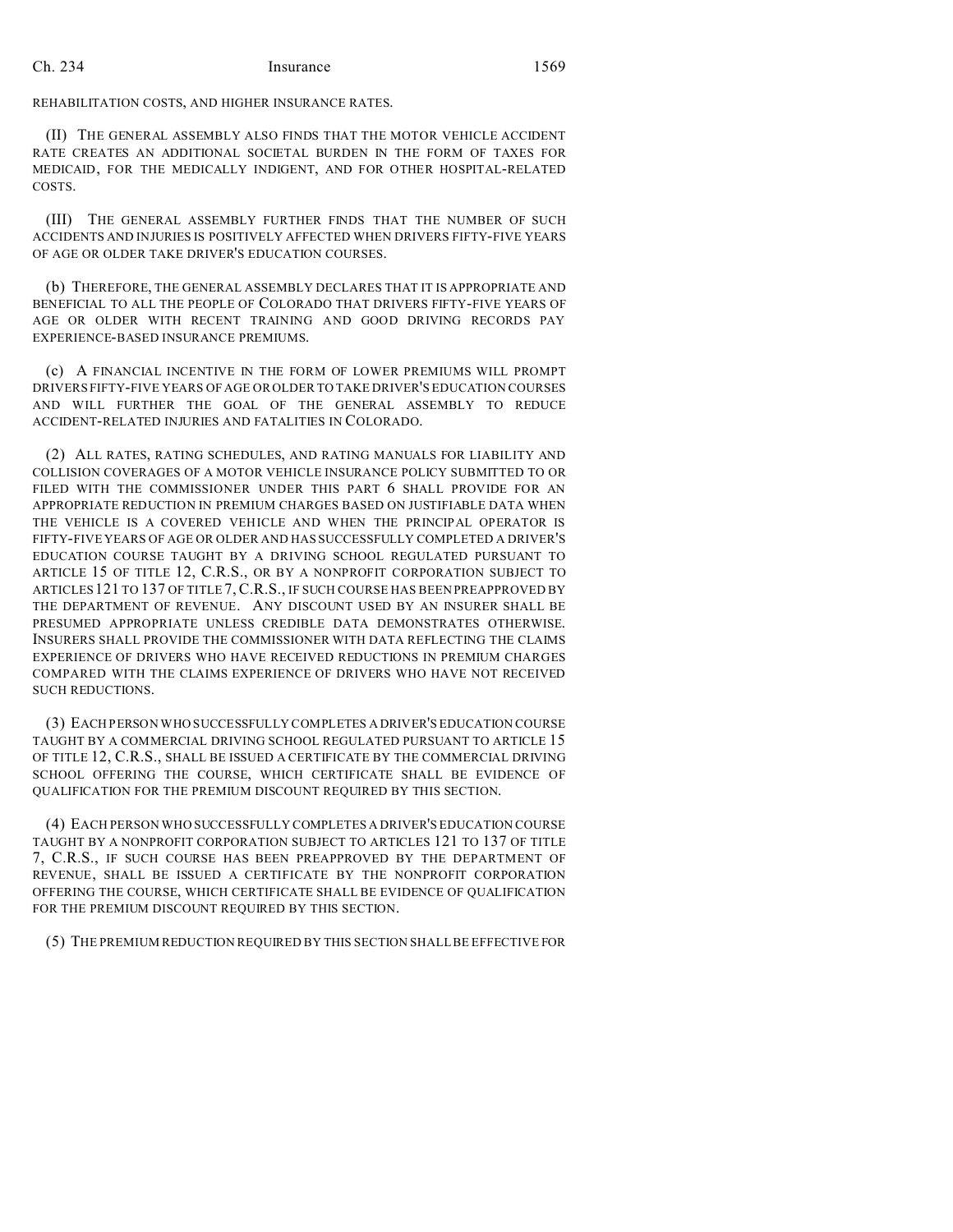AN INSURED FOR A THREE-YEAR PERIOD AFTER SUCCESSFUL COMPLETION OF THE APPROVED COURSE. HOWEVER, THE INSURER MAY REQUIRE, AS A CONDITION OF PROVIDING AND MAINTAINING SUCH DISCOUNT, THAT THE INSURED, DURING THE THREE-YEAR PERIOD AFTER COURSE COMPLETION, NOT BE INVOLVED IN AN ACCIDENT FOR WHICH THE INSURED IS HELD AT FAULT.

(6) AN INSURED MAY RENEW QUALIFICATION FOR THE DISCOUNT PROVIDED BY THIS SECTION BY:

(a) (I) RETAKING A DRIVER'S EDUCATION COURSE TAUGHT BY A COMMERCIAL DRIVING SCHOOL REGULATED PURSUANT TO ARTICLE 15 OF TITLE 12, C.R.S.; OR

(II) RETAKING A DRIVER'S EDUCATION COURSE TAUGHT BY A NONPROFIT CORPORATION SUBJECT TO ARTICLES 121 TO 137 OF TITLE 7, C.R.S., IF SUCH COURSE HAS BEEN PREAPPROVED BY THE DEPARTMENT OF REVENUE; AND

(b) NOT BEING INVOLVED IN AN ACCIDENT FOR WHICH THE INSURED IS HELD AT FAULT.

(7) THIS SECTION SHALL NOT APPLY WHERE AN INSURED DRIVER IS TAKING A DRIVER'S EDUCATION COURSE AS A RESULT OF AN ORDER OF A COURT OR OTHER GOVERNMENTAL ENTITY RESULTING FROM A MOVING TRAFFIC VIOLATION.

**10-4-630. Certification of policy and notice forms.** (1) ALL INSURERS PROVIDING AUTOMOBILE INSURANCE AND WHO ARE AUTHORIZED BY THE COMMISSIONER TO CONDUCT BUSINESS IN COLORADO SHALL SUBMIT AN ANNUAL REPORT TO THE COMMISSIONER LISTING ANY POLICY FORMS, ENDORSEMENTS, CANCELLATION NOTICES, RENEWAL NOTICES, DISCLOSURE FORMS, NOTICES OF PROPOSED PREMIUM INCREASES, NOTICES OF PROPOSED REDUCTIONS IN COVERAGE, AND SUCH OTHER FORMS AS MAY BE REQUESTED BY THE COMMISSIONER ISSUED OR DELIVERED TO ANY POLICYHOLDER IN COLORADO. SUCH LISTING SHALL BE SUBMITTED NO LATER THAN JULY 1 OF EACH YEAR AND SHALL CONTAIN A CERTIFICATION BY AN OFFICER OF THE ORGANIZATION THAT TO THE BEST OF THE OFFICER'S KNOWLEDGE EACH POLICY FORM, ENDORSEMENT, OR NOTICE FORM IN USE COMPLIES WITH COLORADO LAW. THE NECESSARY ELEMENTS OF THE CERTIFICATION SHALL BE DETERMINED BY THE COMMISSIONER.

(2) ALL INSURERS PROVIDING AUTOMOBILE INSURANCE ANDWHO ARE AUTHORIZED BY THE COMMISSIONER TO CONDUCT BUSINESS IN COLORADO SHALL ALSO SUBMIT TO THE COMMISSIONERALISTOF ANY NEW POLICY FORM, ENDORSEMENT, CANCELLATION NOTICE, RENEWAL NOTICE, DISCLOSURE FORM, NOTICE OF PROPOSED PREMIUM INCREASE, NOTICE OF PROPOSED REDUCTIONS IN COVERAGE, AND ANY OTHER FORM AS MAY BE REQUESTED BY THE COMMISSIONER AT LEAST THIRTY-ONE DAYS BEFORE USING SUCH POLICY FORM, ENDORSEMENT, CANCELLATION NOTICE, RENEWAL NOTICE, DISCLOSURE FORM, NOTICE OF PROPOSED PREMIUM INCREASE, NOTICE OF PROPOSED REDUCTIONS IN COVERAGE, AND ANY OTHER FORM AS MAY BE REQUESTED BY THE COMMISSIONER. SUCH LISTING SHALL ALSO CONTAIN A CERTIFICATION BY AN OFFICER OF THE ORGANIZATION THAT TO THE BEST OF THE OFFICER'S KNOWLEDGE EACH NEW POLICY FORM, ENDORSEMENT, OR NOTICE FORM PROPOSED TO BE USED COMPLIES WITH COLORADO LAW. THE NECESSARY ELEMENTS OF THE CERTIFICATION SHALL BE DETERMINED BY THE COMMISSIONER.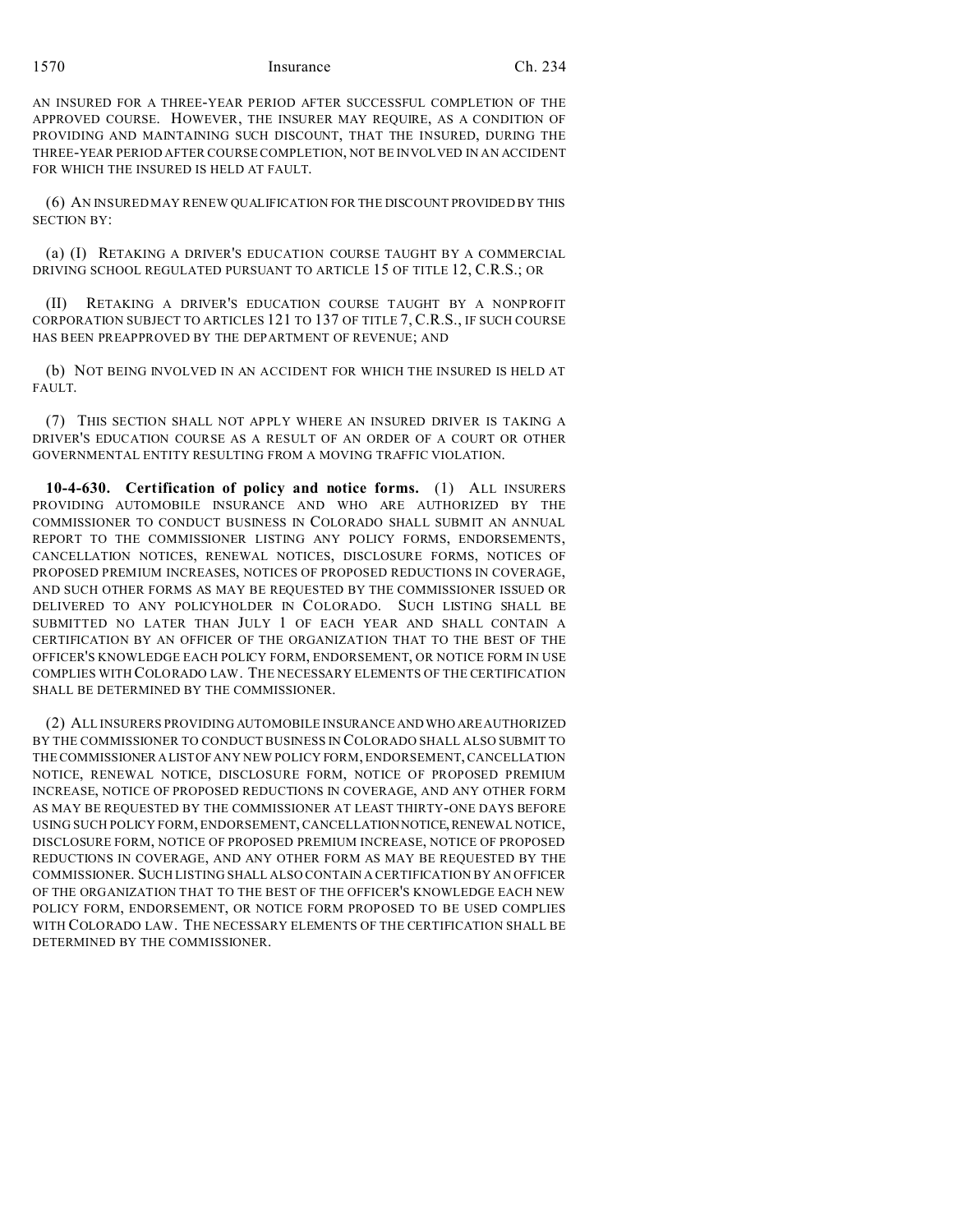(3) THE COMMISSIONER SHALL HAVE THE POWER TO EXAMINE AND INVESTIGATE INSURERS AUTHORIZED TO CONDUCT BUSINESS IN COLORADO TO DETERMINE WHETHER AUTOMOBILE POLICY FORMS, ENDORSEMENTS, CANCELLATION NOTICES, RENEWAL NOTICES, DISCLOSURE FORMS, NOTICES OF PROPOSED PREMIUM INCREASES, NOTICES OF PROPOSED REDUCTIONS IN COVERAGE, AND SUCH OTHER FORMS AS MAY BE REQUESTED BY THE COMMISSIONER COMPLY WITH THE CERTIFICATION OF THE ORGANIZATION AND STATUTORY MANDATES.

**SECTION 4.** 10-3-1104 (1) (u), Colorado Revised Statutes, is amended to read:

**10-3-1104. Unfair methods of competition and unfair or deceptive acts or practices.** (1) The following are defined as unfair methods of competition and unfair or deceptive acts or practices in the business of insurance:

(u) Certifying pursuant to section  $10-4-725$  10-4-630 or issuing, soliciting, or using an automobile policy form, endorsement, or notice form that does not comply with statutory mandates. Such solicitation or certification shall be subject to the sanctions described in sections 10-3-1107, 10-3-1108, and 10-3-1109.

**SECTION 5.** 10-3-1110 (2), Colorado Revised Statutes, is amended to read:

**10-3-1110. Regulations.** (2) The commissioner may, after notice and hearing, as provided in article 4 of title 24, C.R.S., promulgate rules and regulations with respect to the payment of benefits under group and individual contracts of property or casualty coverage, except for property and casualty coverage provided pursuant to the "Colorado Auto Accident Reparations Act", part 7 6 of article 4 of this title, issued by organizations authorized to do business in this state under the provisions of article 4 of this title. Such rules and regulations may establish a penalty payable to the claimant on benefit payments which THAT are delayed more than sixty days after a valid and complete filing of the claim unless there is a reasonable dispute between the parties concerning such claim. Such penalty shall not exceed twenty dollars on claims of less than one hundred dollars or interest at a rate of eight percent annually on claims above one hundred dollars. In addition to such penalties payable to the claimant, the commissioner, after notice and hearing, may assess a civil penalty against any insurer of one hundred dollars per day for each day benefit payments are delayed more than sixty days after a valid and complete filing of the claim unless there is a reasonable dispute between the parties concerning such claim.

**SECTION 6.** 10-4-115 (2), Colorado Revised Statutes, is amended to read:

**10-4-115. Private utilization review.** (2) An insurance carrier regulated pursuant to the provisions of this article may contract with any private utilization review organization and receive from that private utilization review organization a utilization review opinion. If the insurance carrier relies on the opinion of the private utilization review organization resulting in a decision to not pay benefits which THAT an appropriate fact finder later determines were due and owing, then the insurance carrier shall be responsible to pay the past due benefits in addition to interest and costs. and attorney fees, as may be required by section  $10-4-708$   $(1.7)$ . Nothing in this subsection (2) shall be construed to affect or limit the commissioner's power to regulate under the provisions of section 10-3-1104 (1) (h), nor shall anything in this subsection  $(2)$  limit or affect the insured's remedies under the "Colorado Auto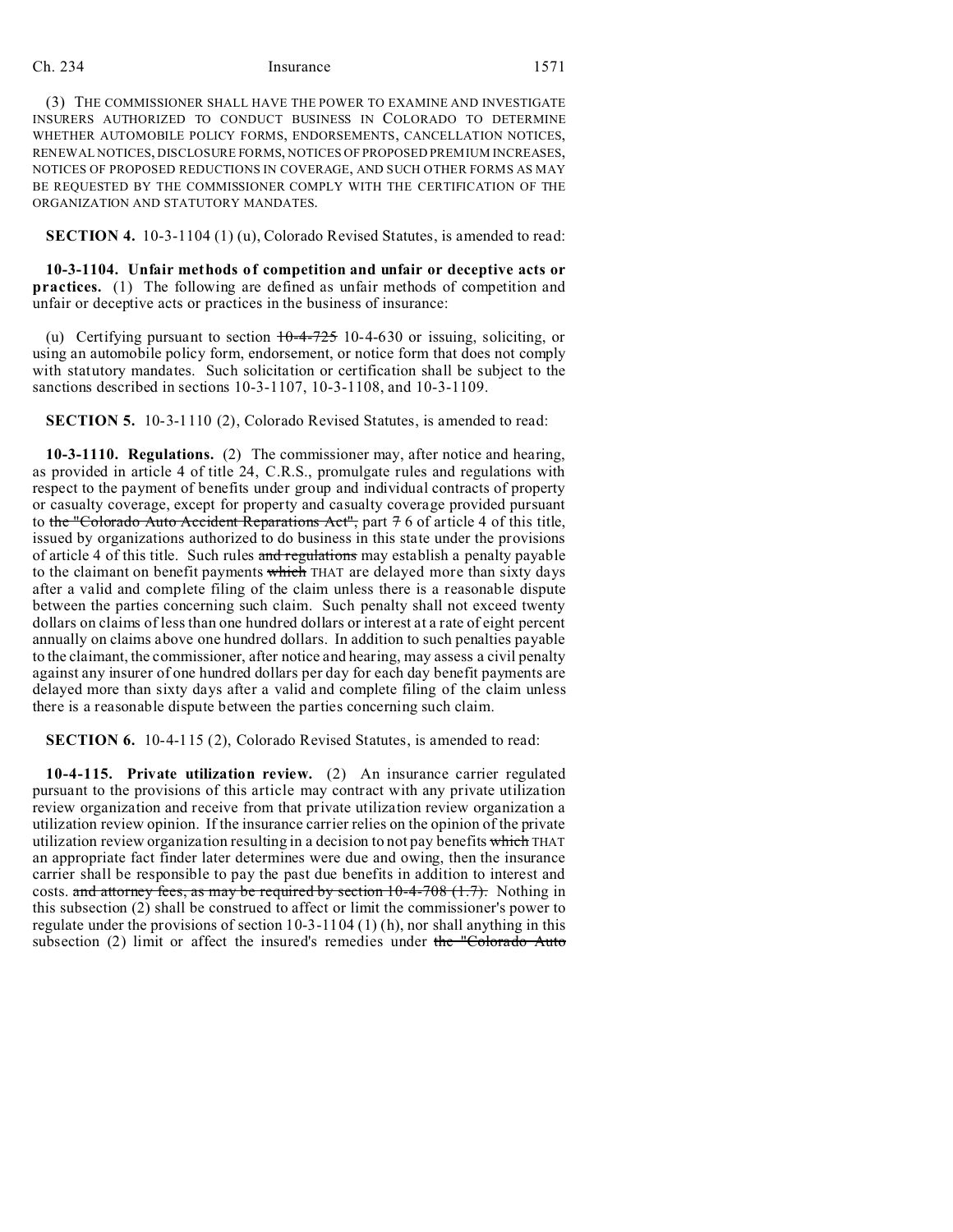Accident Reparations Act", part 7 6 of this article, or any common law remedy.

**SECTION 7.** 10-16-106.5 (2.5), Colorado Revised Statutes, is amended to read:

**10-16-106.5. Prompt payment of claims - legislative declaration.** (2.5) This section shall not apply to claims arising under the "Colorado Auto Accident Reparations Act", part  $76$  of article 4 of this title.

**SECTION 8.** 13-80-101 (1) (j), Colorado Revised Statutes, is amended to read:

**13-80-101. General limitation of actions - three years.** (1) The following civil actions, regardless of the theory upon which suit is brought, or against whom suit is brought, shall be commenced within three years after the cause of action accrues, and not thereafter:

(j) All actions under the "Colorado Auto Accident Reparations Act", part  $\frac{1}{7}$  6 of article 4 of title 10, C.R.S.;

**SECTION 9.** 24-30-1512, Colorado Revised Statutes, is amended to read:

**24-30-1512. Risk management fund and self-insured property fund not subject to insurance laws.** The setting aside of reserves for self-insurance purposes in the risk management fund created in section 24-30-1510, in the self-insured property fund created in section 24-30-1510.5, and in the state employee workers' compensation account in the risk management fund created in section 24-30-1510.7, shall not be construed to be creating an insurance company, nor shall the risk management fund or the self-insured property fund otherwise be subject to the provisions of the laws of this state regulating insurance or insurance companies. The requirements of section  $10-4-716$  10-4-621, C.R.S., concerning MOTOR VEHICLE self-insurance under the "Colorado Auto Accident Reparations Act" are not applicable to this part 15.

**SECTION 10.** 26-4-403 (8), Colorado Revised Statutes, is amended to read:

**26-4-403. Recoveries - overpayments - penalties - interest - adjustments liens.** (8) Nothing in the "Colorado Auto Accident Reparations Act", part 7 6 of article 4 of title 10, C.R.S., shall be construed to limit the right of the state department to recover the medical assistance furnished to or on behalf of a recipient as the result of the negligence of a third party.

**SECTION 11.** 42-2-127.7 (2) (a), (3), (5) (a), and (8) (c) (I), Colorado Revised Statutes, are amended to read:

**42-2-127.7. Authority to suspend license - uninsured motorists - legislative** declaration. (2) (a) The department may suspend the license of any person upon its determination that the person drove a vehicle in this state without having in full force and effect a complying policy or certificate of self-insurance as required by sections  $10-4-705$  10-4-616 and  $10-4-716$  10-4-621, C.R.S.

(3) Whenever a law enforcement officer determines, by checking the motorist insurance identification database created in section 42-7-604, and by any other means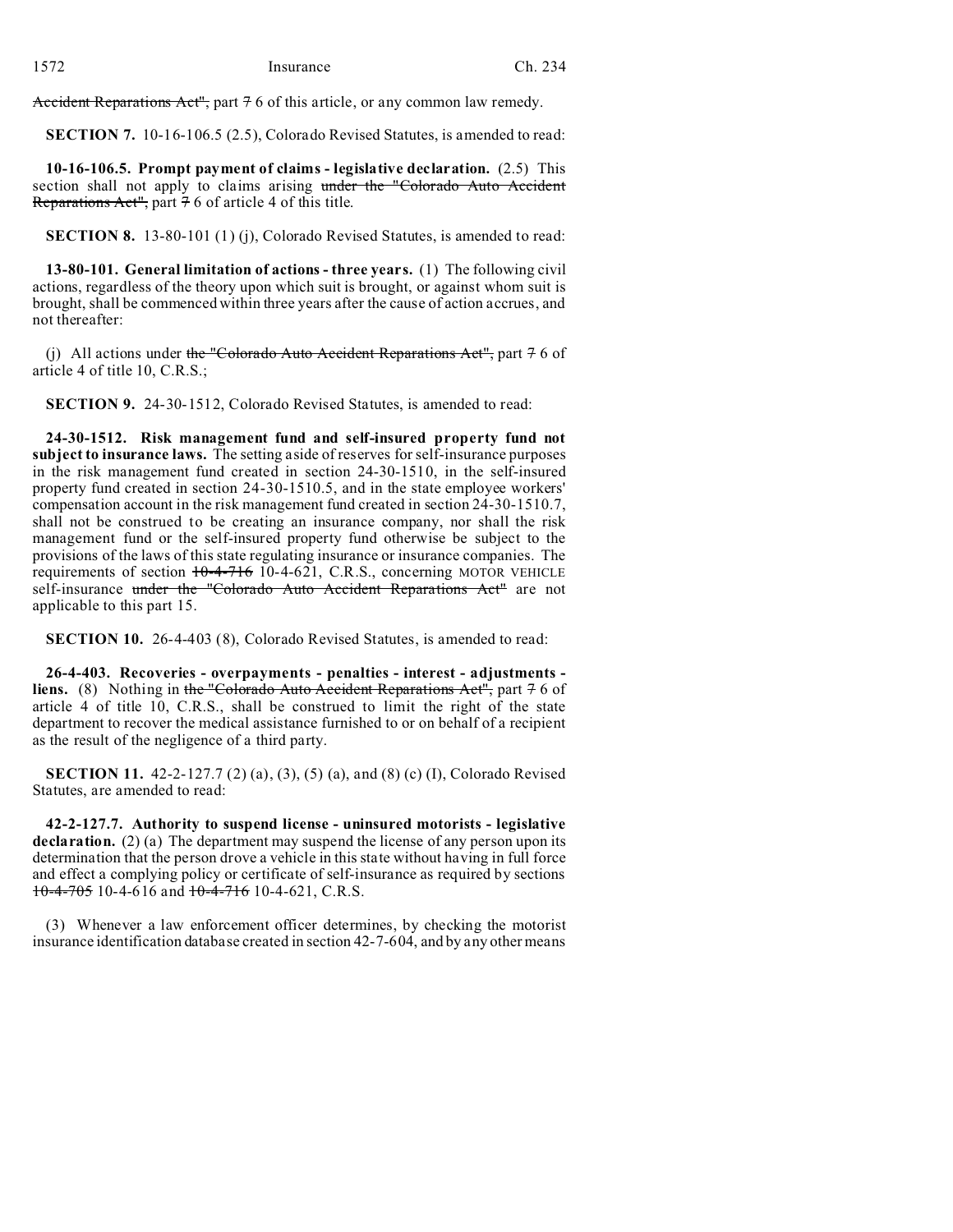authorized by law, that a driver violates section 42-4-1409 by not having a complying policy or certificate of self-insurance in full force and effect as required by sections 10-4-705 10-4-616 and 10-4-716 10-4-621, C.R.S., the law enforcement officer making such determination shall forward to the department an affidavit that includes a statement of the officer's probable cause that the person committed such violation, and a copy of the citation and complaint, if any, filed with the court. The affidavit shall be dated, signed, and sworn to by the law enforcement officer under penalty of perjury, but need not be notarized or sworn to before any other person.

(5) (a) Whenever a law enforcement officer determines, by checking the motorist insurance identification database created in section 42-7-604, and by any other means authorized by law, that a driver violates section 42-4-1409 by not having a complying policy or certificate of self-insurance as required by sections  $10-4-705$  10-4-616 and 10-4-716 10-4-621, C.R.S., the officer, acting on behalf of the department may serve the notice of suspension personally on such driver. If the law enforcement officer serves the notice of suspension, the officer shall take possession of any driver's license issued by this state or any other state which THAT is held by the person. When the officer takes possession of a valid license, the officer, acting on behalf of the department, shall issue a temporary permit which THAT is valid for seven days after its date of issuance.

(8) (c) (I) When a license is suspended under paragraph (a) of subsection (2) of this section, the sole issue at the hearing shall be whether by a preponderance of the evidence the person drove a vehicle in this state without having in force a complying policy or certificate of self-insurance as required by sections  $10-4-705$  10-4-616 and 10-4-716 10-4-621, C.R.S. If the presiding hearing officer finds the affirmative of the issue, the suspension order shall be sustained. If the presiding hearing officer finds the negative of the issue, the suspension order shall be rescinded.

**SECTION 12.** 42-3-105 (1) (c) (I) and (2), Colorado Revised Statutes, are amended to read:

**42-3-105. Application for registration - tax - repeal.** (1) (c) (I) The department may not register a motor vehicle unless the applicant has a complying motor vehicle insurance policy, including an operator's policy of insurance under section 10-4-706.5, C.R.S., or a certificate of self-insurance in full force and effect as required by sections  $10-4-705$  10-4-616 and  $10-4-716$  10-4-621, C.R.S. The requirements of this paragraph (c) apply only to motor vehicles classified as Class C personal property under section 42-3-106 (1) (c), to light trucks that do not exceed sixteen thousand pounds empty weight and that are not insured through a commercial line of insurance, and to sports utility vehicles that are classified as Class B personal property under section 42-3-106 (1) (b). The applicant shall provide the department with the proof of insurance certificate or insurance identification card provided to the applicant by the applicant's insurer pursuant to section 10-4-604.5, C.R.S., or provide proof of insurance in such other media as is authorized by the department. Nothing in this paragraph (c) shall be interpreted to preclude the department from electronically transmitting insurance information to designated agents pursuant to section 42-7-604 for the purpose of ensuring compliance with mandatory insurance requirements.

(2) Upon applying for a registration card, the owner of a motor vehicle shall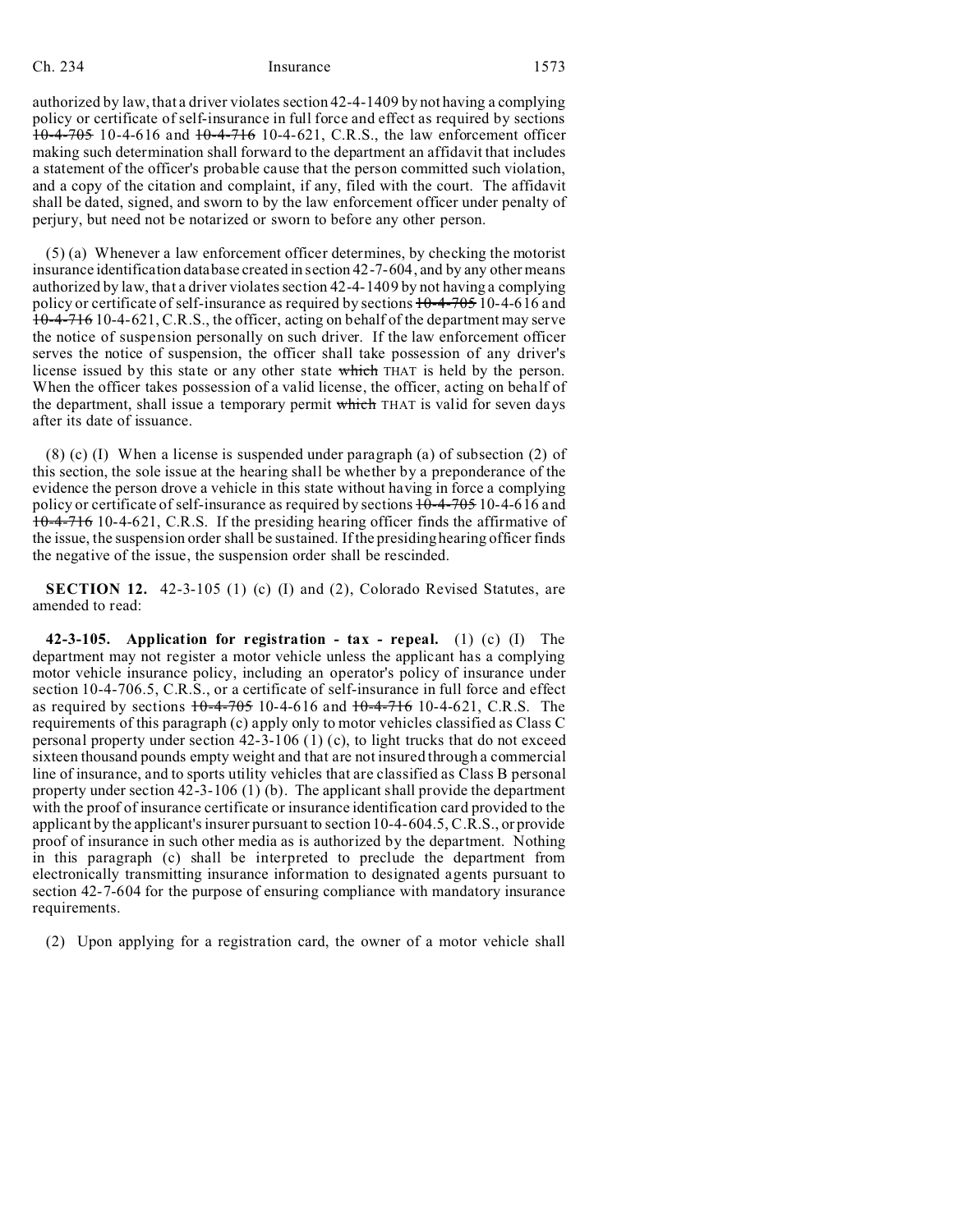receive a written notice that shall be printed on the application for registration, in type that is larger than the other information contained on the application for registration. Such notice shall state that motor vehicle insurance or operator's coverage is compulsory in Colorado, that noncompliance is a misdemeanor traffic offense, that the minimum penalty for such offense is a one-hundred-dollar fine, and that the maximum penalty for such offense is one year's imprisonment and a one-thousand-dollar fine, and that such owner shall be required as a condition of obtaining a registration card to sign the affirmation clause that appears on such card. The clause shall state, "I swear or affirm in accordance with section 24-12-102, C.R.S., under penalty of perjury that I now have in effect a complying policy of motor vehicle insurance including an operator's policy pursuant to the "Colorado Auto" Accident Reparations Act", part 76 of article 4 of title 10, C.R.S., or a certificate of self-insurance to cover the vehicle or operator of the vehicle for which this registration is issued, and I understand that such insurance must be renewed so that coverage is continuous.

Signature \_\_\_\_\_\_\_\_\_\_\_\_\_\_\_, Date \_\_\_\_\_\_\_\_\_\_\_\_."

**SECTION 13.** 42-3-112 (2) and (3) (a), Colorado Revised Statutes, are amended to read:

**42-3-112. Records of application and registration.** (2) The department, upon registering a vehicle, shall issue to the owner a registration card which THAT shall contain upon the face thereof the date issued, the registration number assigned to the owner and to the vehicle, the name and address of the owner, a notice, in type which THAT is larger than the other information contained on the registration card, that motor vehicle insurance coverage is compulsory in Colorado, that noncompliance is a misdemeanor traffic offense, that the minimum penalty for such offense is a one-hundred-dollar fine and that the maximum penalty for such offense is one year's imprisonment and a one-thousand-dollar fine, and that such owner shall be required upon receipt of the registration card to sign the affirmation clause on such card which THAT states "I swear or affirm under penalty of perjury that I now have in effect a complying policy of motor vehicle insurance pursuant to the "Colorado Auto Accident Reparations Act", part  $76$  of article 4 of title 10, C.R.S., or a certificate of self-insurance to cover the vehicle for which this registration is issued, and I understand that such insurance must be renewed so that coverage is continuous. Signature \_\_\_\_\_\_\_\_\_\_\_\_\_\_\_, Date \_\_\_\_\_\_\_\_\_\_\_\_.", a description of the registered vehicle, including the identification number thereof, and, with reference to every new vehicle sold in this state after January 1, 1932, the date of sale by the manufacturer or dealer to the person first operating such vehicle, and such other statement of facts as may be determined by the department.

 $(3)$  (a) Any notice for renewal of registration shall include a notice, in type which THAT is larger than the other information contained in the notice, which specifies that motor vehicle insurance coverage is compulsory in Colorado, that noncompliance is a misdemeanor traffic offense, that the minimum penalty for such offense is a one-hundred-dollar fine and that the maximum penalty for such offense is one year's imprisonment and a one-thousand-dollar fine, and that such owner shall be required as a condition of obtaining a renewed registration card and upon receipt of the registration card to sign the affirmation clause on such card which THAT states "I swear or affirm under penalty of perjury that I now have in effect a complying policy of motor vehicle insurance pursuant to the "Colorado Auto Accident Reparations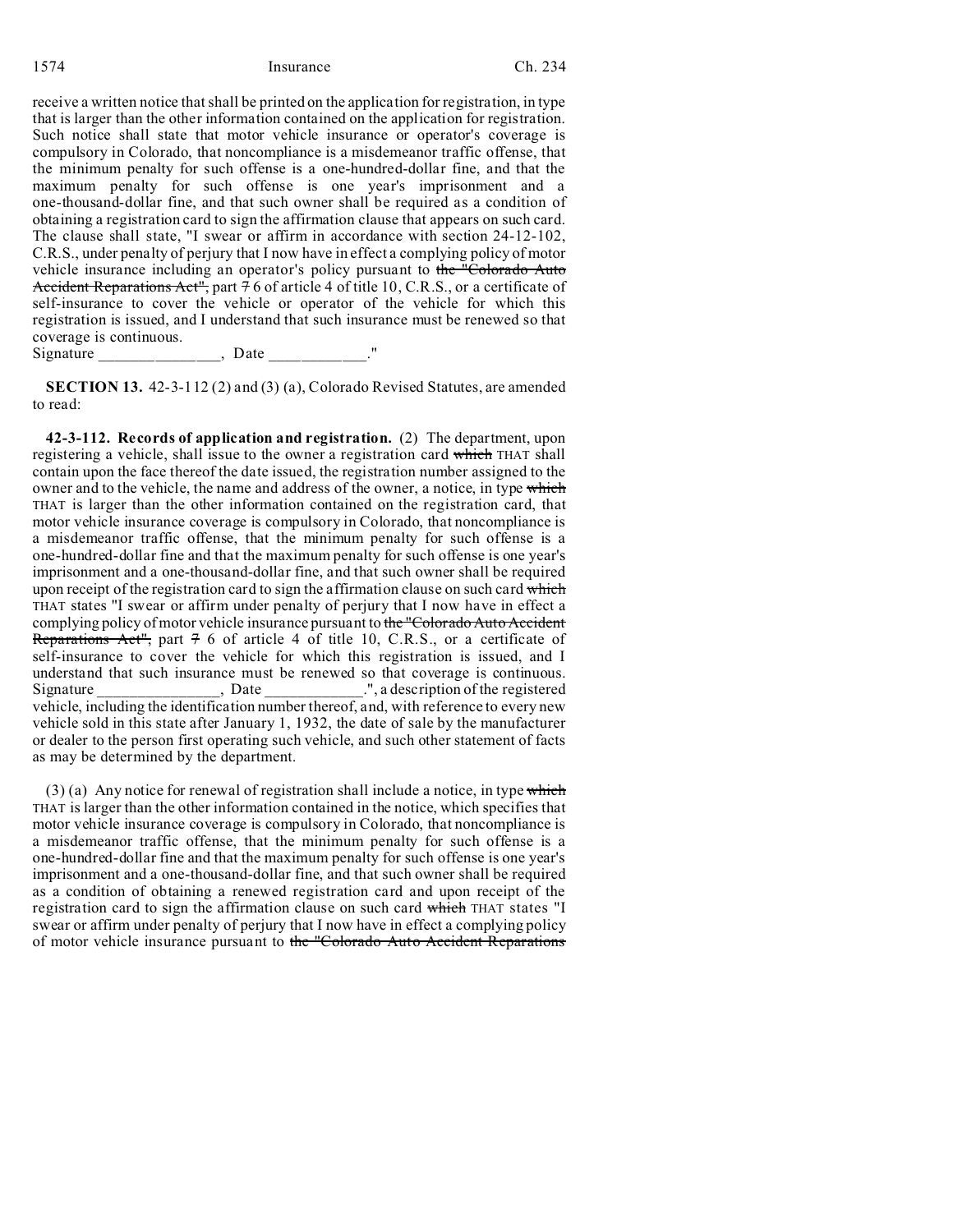Act", part  $76$  of article 4 of title 10, C.R.S., or a certificate of self-insurance to cover the vehicle for which this registration is issued, and I understand that such insurance must be renewed so that coverage is continuous. Signature  $\qquad \qquad$ , Date \_\_\_\_\_\_\_\_\_\_\_\_."

**SECTION 14.** 42-7-202 (5), Colorado Revised Statutes, is amended to read:

**42-7-202. Report of accident required.** (5) Nothing in this section shall be deemed to affect the underwriting of insurance policies issued under the "Colorado" Auto Accident Reparations Act", part 7 6 of article 4 of title 10, C.R.S.

**SECTION 15.** 42-7-605 (1) (a), Colorado Revised Statutes, is amended to read:

**42-7-605. Notice of lack of financial responsibility.** (1) If the comparison made pursuant to section 42-7-604 (6) (b) shows that a motor vehicle that has not been exempted under section 42-3-134 (1) (b) has not been insured for three consecutive months, the department of revenue shall direct the designated agent to notify the owner of the motor vehicle that said owner has forty-five days to provide the designated agent with one of the following, or said owner's registration will be subject to immediate administrative suspension after the expiration of said forty-five day period:

(a) Proof of complying coverage in accordance with section  $10-4-705$  10-4-616, C.R.S., or of self-insurance in accordance with section 10-4-716 10-4-621, C.R.S.; or

**SECTION 16.** 42-4-1409 (1), (2), (3), (4) (a), (4) (b), (5), and (6), Colorado Revised Statutes, are amended to read:

**42-4-1409. Compulsory insurance - penalty - repeal.** (1) No owner of a motor vehicle required to be registered in this state shall operate the vehicle or permit it to be operated on the public highways of this state when the owner has failed to have a complying policy or certificate of self-insurance in full force and effect as required by sections 10-4-705 and 10-4-716 SECTION 10-4-616, C.R.S.

(2) No person shall operate a motor vehicle on the public highways of this state without a complying policy or certificate of self-insurance in full force and effect as required by sections  $10-4-705$  and  $10-4-716$  SECTION 10-4-616, C.R.S.

(3) When an accident occurs, or when requested to do so following any lawful traffic contact or during any traffic investigation by a peace officer, no owner or operator of a motor vehicle shall fail to present to the requesting officer immediate evidence of a complying policy or certificate of self-insurance in full force and effect as required by sections  $10-4-705$  and  $10-4-716$  SECTION 10-4-616, C.R.S.

(4) (a) Any person who violates the provisions of subsection  $(1)$ ,  $(2)$ , or  $(3)$  of this section commits a class 1 misdemeanor traffic offense. The minimum fine imposed by section 42-4-1701 (3) (a) (II) (A) shall be mandatory, and the court shall not suspend such minimum fine, in whole or in part, unless it is established that appropriate insurance as required under sections 10-4-705 and 10-4-716 SECTION 10-4-616, C.R.S., has been obtained. Nothing in this paragraph (a) shall be